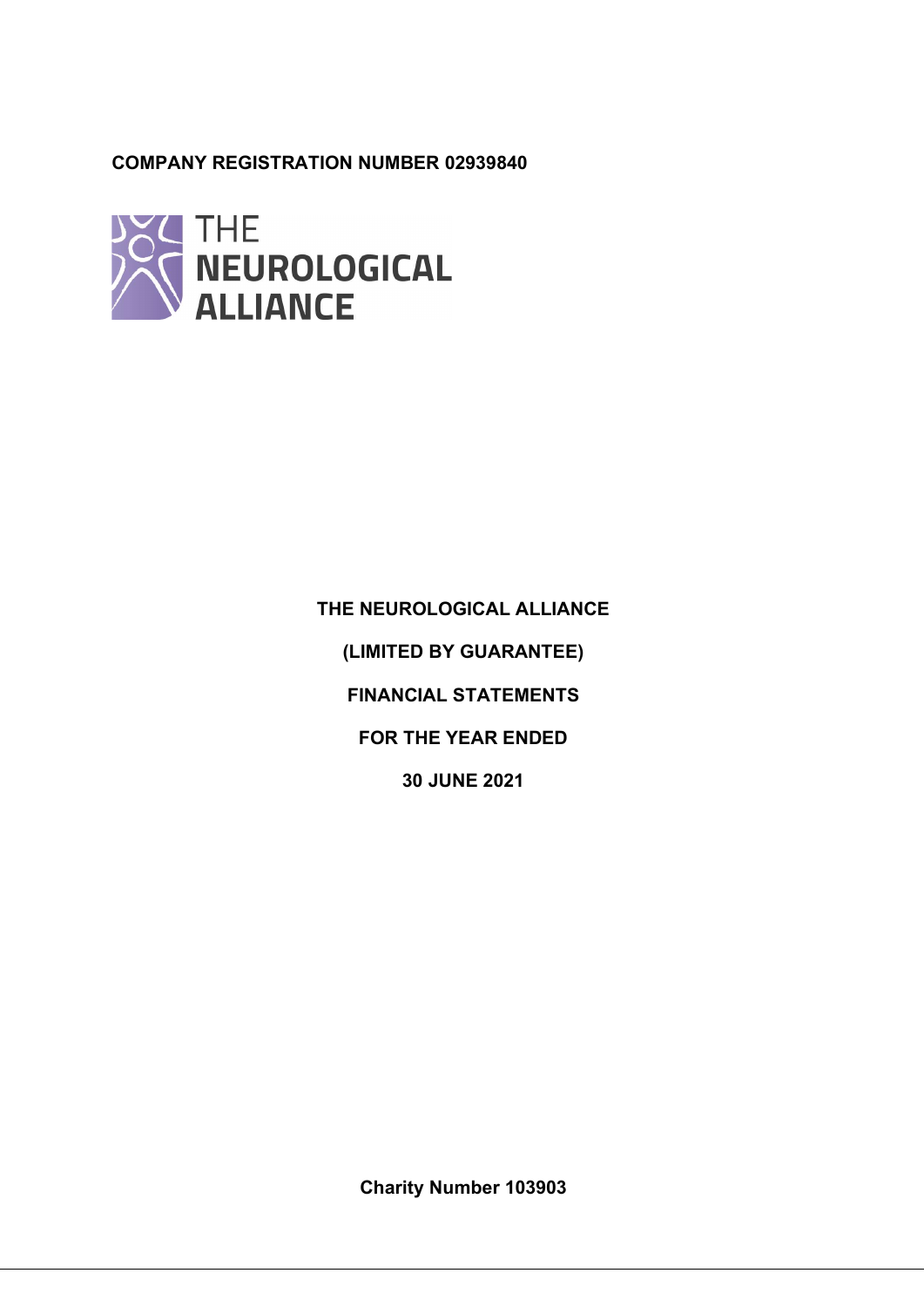# **Dedication**

We dedicate our annual report to our former Chair, colleague and friend, Suzanne Dobson, who passed away in July 2021, to our great sadness. Suzanne was Chair of the Alliance from 2016 – 2020, bringing energy and enthusiasm to the role, and enabling the organisation to go from strength to strength. Suzanne was passionate about ensuring all of our members, regardless of size or scale, were listened to and represented at all levels of Government. Suzanne has had a hugely positive impact on the Alliance, much of



which is reflected in this report. We will miss her deeply, and our thoughts are very much with her friends and family.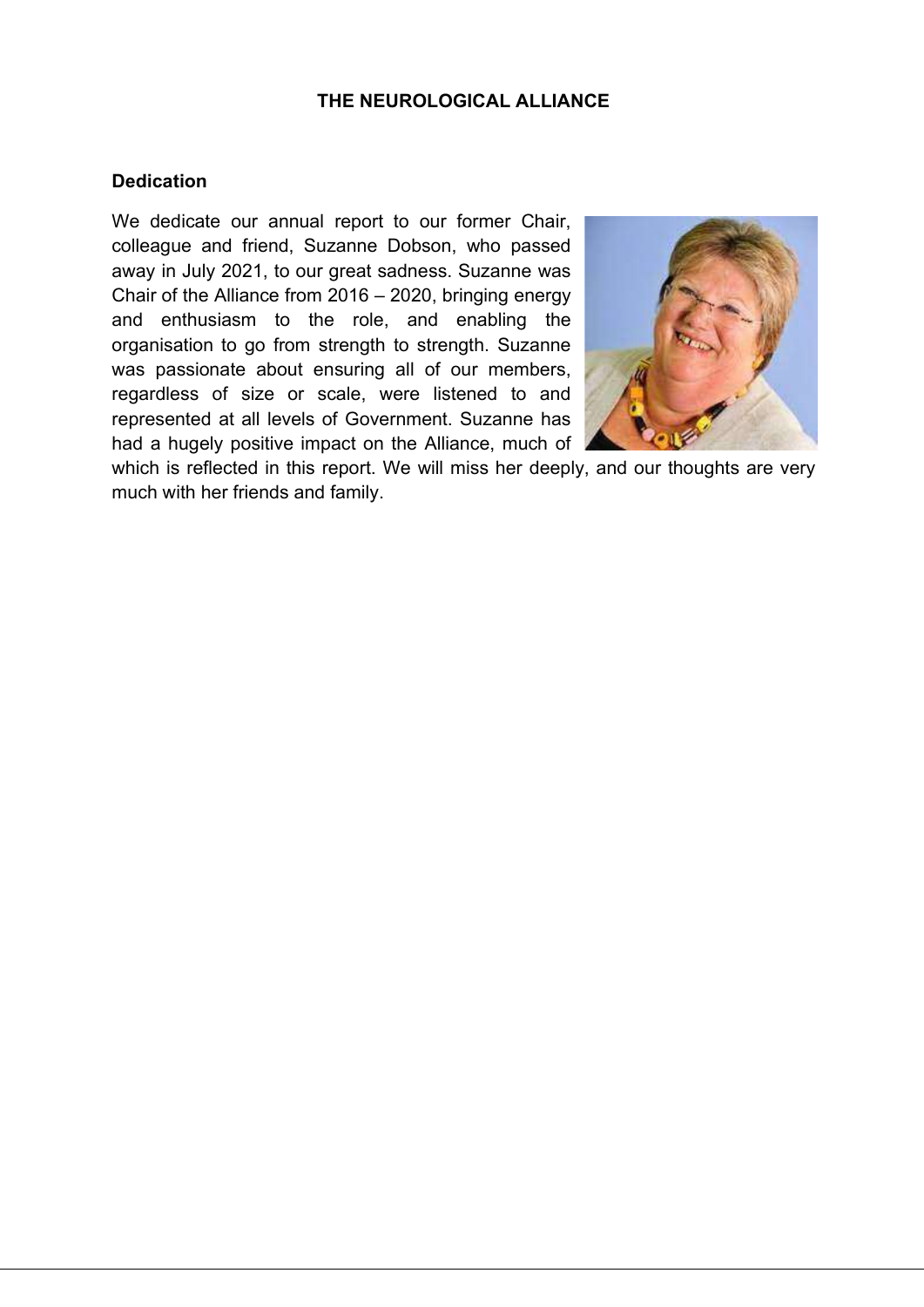# TRUSTEE ANNUAL REPORT

# LETTER FROM THE CHAIR

I am pleased to introduce The Neurological Alliance Annual Report for 2020-21. This year has of course been extremely turbulent, and with the Covid-19 pandemic continuing to so deeply impact all of our lives, we have redoubled our efforts to mitigate the impacts of the crisis on people with neurological conditions and our members. At such a critical time, I was honoured to take up the role of Chair in November 2020.

Despite these challenges, the Alliance has continued to go from strength to strength, growing our membership and influence.

Together, we were successful in our campaigns to ensure that the impact of the pandemic on people with neurological conditions and services was recognised in Government efforts to restart health services. This included two reports. The first, in July 2020, detailed the immediate impact of the pandemic. The second report, published by the National Neuroscience Advisory Group (NNAG) in June 2021, collated experiences and evidence from across the neurological community to set out the impact of the pandemic across services. This has undoubtedly contributed to decision making by NHS England and the NHS Improvement specialised commissioning team to prioritise neurology and neurosurgery as part of their plans to support recovery of elective care. Importantly, this means that Integrated Care Systems should have all developed plans to support recovery, which provides an important basis for our community's future engagement with these new bodies.

We welcomed four new members and affiliates to the Alliance, along with two new corporate supporters. Every single one of our national members renewed with us in 2020/21, demonstrating the importance of us, the neurological community, sticking together during these challenging times. We were also pleased to welcome new trustees to the Board: Dr Arani Nitkunan (Consultant Neurologist), Cath Stanley (Huntington's Disease Association) and Sarah Rawlings (MS Society). Alan Bowers (Sue Ryder) also kindly stepped in following the departure of Pamela Mackenzie from Sue Ryder. Their enthusiasm and expertise have already made a positive difference to our work, and I look forward to continuing to work with trustees to enable the Board to be as effective as it can be.

We have also worked closely with the Brain and Spine Foundation, our fellow panneurological organisation, to develop NeuroLifeNow, a new app to collect the experiences of people with neurological conditions. The app also enables people with neurological conditions to access information and news. The evidence gathered up via the app has been vital in our efforts to influence the restart of services later on .

The first ever NeuroFest was held in November 2020 – a brand new event to bring together members, associates and individuals interested in improving neurological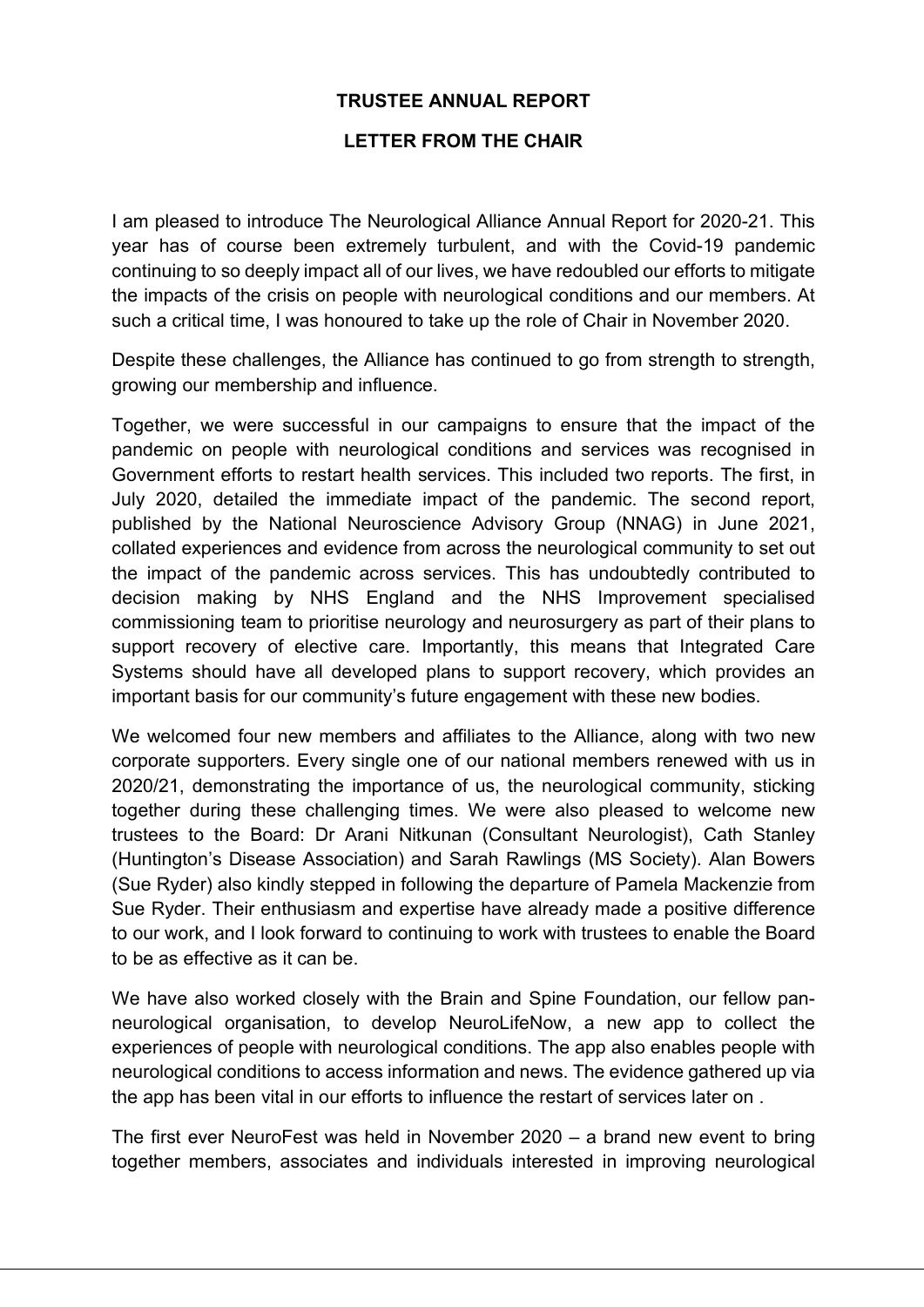treatment, care and support. The event attracted more than 200 attendees, and we received hugely positive feedback.

Working together, we have also ensured that people with neurological conditions and their experiences were amplified in Westminster. We supported the All Party Parliamentary Groups (APPG) for multiple sclerosis (MS), Parkinson's, traumatic brain injury (TBI) and motor neurone disease (MND) to host a joint meeting to discuss the impact of the pandemic on people with neurological conditions. In addition, APPG Chairs and our Chief Executive met with the Minister for Health Edward Argar MP in early 2021 to urge him to support a recovery plan for services for people with neurological conditions. This group of Parliamentarians also worked together to secure a debate in the House of Lords on services for people with neurological conditions, which had excellent attendance from a range of parties, and resulted in a number of important commitments to prioritise neurology in NHS recovery efforts.

Outside policy related to COVID-19, we worked with our rare condition sub group to develop an extensive report on the realities of life with a rare neurological condition, recognising that access to treatment and care can be even more challenging when living with a condition that is less prevalent. The report 'Out of the Shadows' received positive feedback from policy-makers, and many of its recommendations chimed with the UK Government Rare Disease Framework, which was published in January 2021. We, together with our members, are now working closely with NHS England and NHS Improvement and the Department for Health and Social Care to develop an implementation plan that can deliver real change for people with neurological conditions.

These are just some of the highlights of the year, and much more of the Alliance's work, and the difference we have made, is detailed in the pages that follow. You will also find some information about our plans for the coming year, as the NHS continues to try and bring waiting lists down and embed new models of care.

I would like to take this opportunity to thank the Board, the team and every one of our members and supporters for their continued support – we are, I believe, stronger than ever, and are in fantastic position to continue to improve access to treatment, care and support for the one in six of us who live with a neurological condition.

# David Martin, Chair, The Neurological Alliance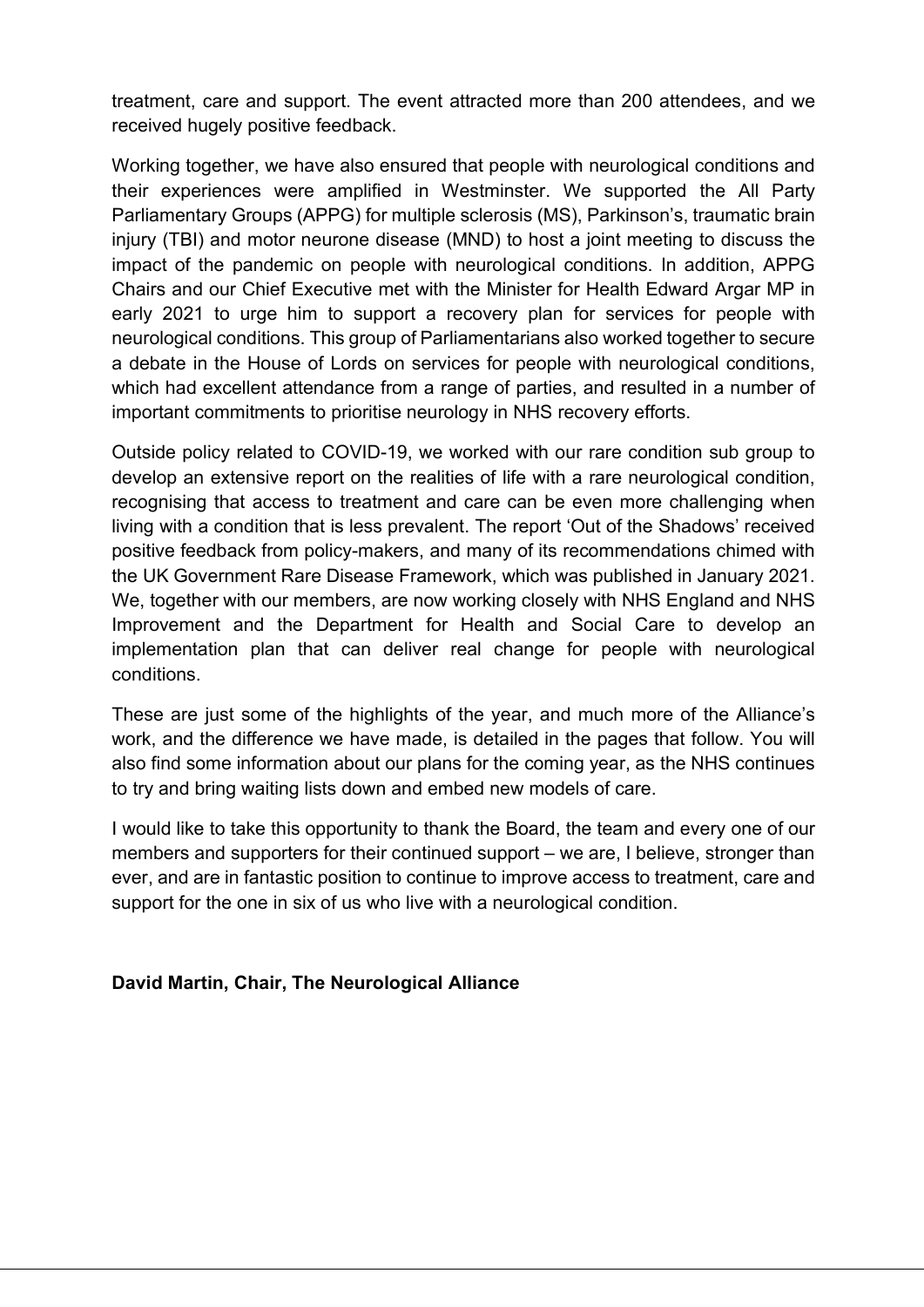# ANNUAL REPORT AND ACCOUNTS

# YEAR ENDED JUNE 2021

# REFERENCE AND ADMINISTRATIVE DETAILS

| <b>Registered charity name</b>       | The Neurological Alliance                                                                                                             |
|--------------------------------------|---------------------------------------------------------------------------------------------------------------------------------------|
| <b>Charity registration number</b>   | 1039034                                                                                                                               |
| Company registration number 02939840 |                                                                                                                                       |
| <b>Registered office</b>             | The Junction<br><b>Station Road</b><br>Watford<br>Hertfordshire<br><b>WD17 1EU</b>                                                    |
| <b>Independent Examiner</b>          | <b>Martin Bailey FCA</b><br>Goodman Jones LLP<br><b>Chartered Accountants</b><br>29-30 Fitzroy Square<br>London<br>W1T <sub>6LQ</sub> |
| <b>Accountants</b>                   | <b>Godfrey Wilson</b><br>5th Floor, Mariner House<br>62 Prince Street<br><b>Bristol</b><br><b>BS1 4QD</b>                             |
| <b>Bankers</b>                       | <b>CAF Bank Ltd</b><br>25 Kings Hill Avenue<br>Kings Hill<br><b>West Malling</b><br>Kent<br><b>ME194JQ</b>                            |
|                                      | <b>Metro Bank PLC</b><br>One Southampton Row<br>London<br>WC1B <sub>5HA</sub>                                                         |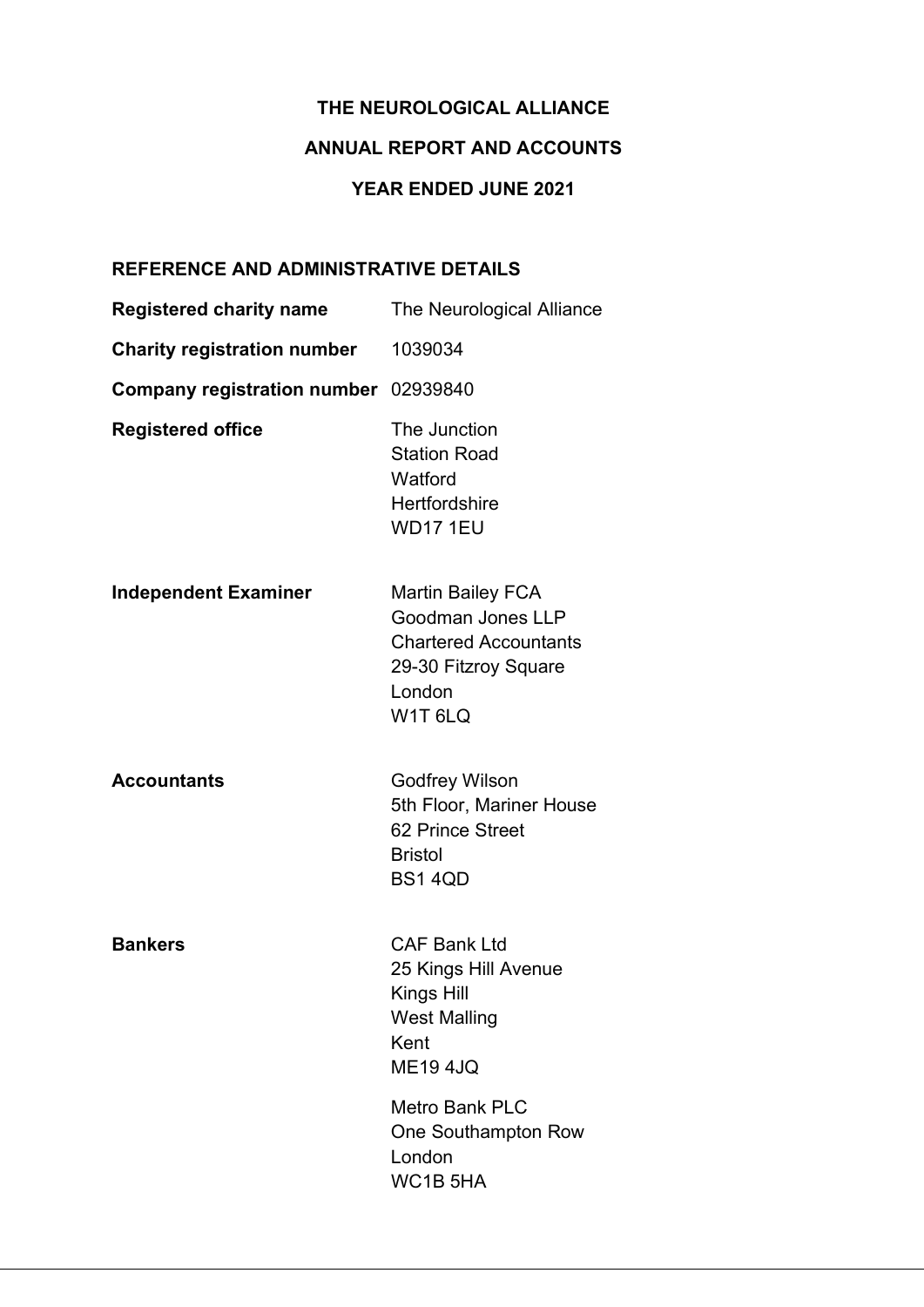The Trustees present their report and independently examined financial statements for The Neurological Alliance for the year 1 July 2020 to 30 June 2021. The report and financial statements have been prepared in accordance with the Companies Act 2006 and the Charities Act 2011. The Trustees have adopted the provisions of the Statement of Recommended Practice (SORP) "Accounting and Reporting by Charities" (FRS 102) in preparing the report and financial statements. The report and financial statements will be laid before the members of the charity at the Annual General Meeting to be held on 17 November 2021. In preparation of this report, the Trustees had regard for the Charity Commission guidance on public benefit.

# 1. Our objects

Our principal objectives, as derived from the objects set out in our Articles of Association, are to advance the education of the public in all matters concerning neurological disorders by carrying out research and investigation into preventative procedures, treatment and the needs and care of persons affected by neurological conditions, and publishing the useful results thereof, and the relief of those persons in the United Kingdom of Great Britain and Northern Ireland who are receiving or have received treatment for neurological conditions.

We are the only collective voice for over 70 national charities, professional bodies, regional organisations and corporate organisations working together to transform neurological treatment, care and support.

# 2. What we set out to do in 2020-21

Our mission is to raise awareness and understanding of neurological conditions to ensure that every person diagnosed with a neurological condition has access to high quality, joined up services and information from their first symptoms, throughout their life.

Our strategic objectives, set at the Board away day in 2020, were to:

- 1. Increase the influence and involvement of people with neurological conditions
- 2. Increase and strengthen the collective voice of the neurological community
- 3. Increase and drive the national policy profile of neurology
- 4. Increase and support local action to improve neurological services
- 5. To build a sustainable organisation capable of bringing about change

The Annual Report of the Trustees for 2020/21 is set out under these strategic objectives.

> 1. Increase the influence and involvement of people with neurological conditions

"The Neurological Alliance plays an important role in leading the sector's engagement with UK Government and Parliament.

"Over the last year this has included bringing together a range of different neurological charities and representative bodies in one unified voice in response to Covid-19, including communicating a vision to politicians for how neurological services should resume in the wake of the pandemic.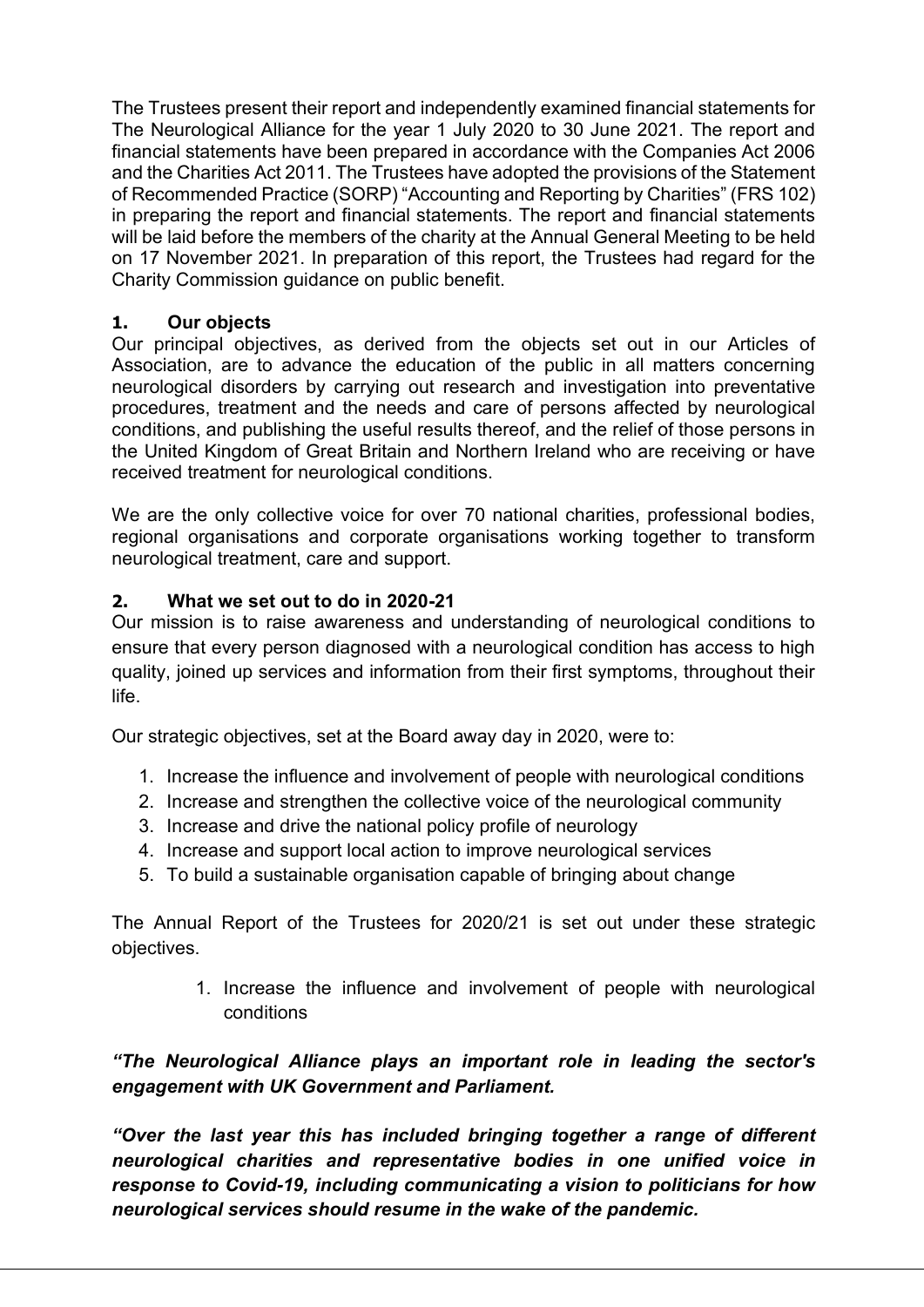# "The Neurological Alliance is a trusted voice for its knowledge and the expertise of its members and the challenges that people with neurological conditions face, and we're proud to be a member." – Joseph Brunwin, MS Society

Ensuring the impacts of the Covid-19 pandemic on people with neurological conditions are heard by policy-makers has been central to much of our work this year.

In July 2020, we published the results of our survey of more than 1,600 people with neurological conditions, with over 7 in 10 respondents reporting delays to their medical appointments as a result of COVID-19. 1,672 people took part in the survey, and we found that:

- 72% of respondents reported having had their NHS appointments delayed 4 in 10 people didn't know when until.
- Almost 4 in 10 people (39%) due to see a neurologist were not given a future date for their delayed appointment, leaving them in complete limbo.
- 19% of respondents felt lonely, 1 in 10 felt hopeless.

The report launched successfully and included a letter from 41 neurological organisations to Simon Stevens, former Chief Executive of NHS England and NHS Improvement (NHSE/I) calling on NHSE/I to set out their plans to restart neurological services. A similar letter, in support of this call, has been co-signed by Neurological All Party Parliamentary Group (APPG) Chairs to the then Secretary of State for Health and Care, Matt Hancock.

We also obtained coverage in the Health Service Journal PharmaForum, Nursing Times and Charity News Today. Our report was also circulated to more than 50 Parliamentarians and policy-makers across Westminster and Whitehall, including Health Education England, the CQC and NHS Digital.

We have worked closely with the Brain and Spine Foundation to launch NeuroLifeNow, a new app for people with neurological conditions to share their experiences of care. The app, which was launched in January 2021, includes a bi-monthly survey – more than 800 survey responses were collected before the end of July 2021, and five reports of the results have been published, providing invaluable real-time evidence of the impact of the pandemic on people with neurological conditions.

We also worked with Wilmington Healthcare and a volunteer data analyst to develop a briefing that brings together Hospital Episode Statistics and GP Prescribing datasets to look at how NHS activity changed over the first lockdown. We published the national analysis of this data on our website and have provided condition specific data to our members.

As a result of this evidence and engagement, we were able to highlight the impacts of the pandemic on people and services. This included working with the MS Society, UKABIF, MNDA, Epilepsy Action and Parkinson's UK to organise and present at a joint meeting of the All Party Parliamentary Groups (APPGs) for motor neuron disease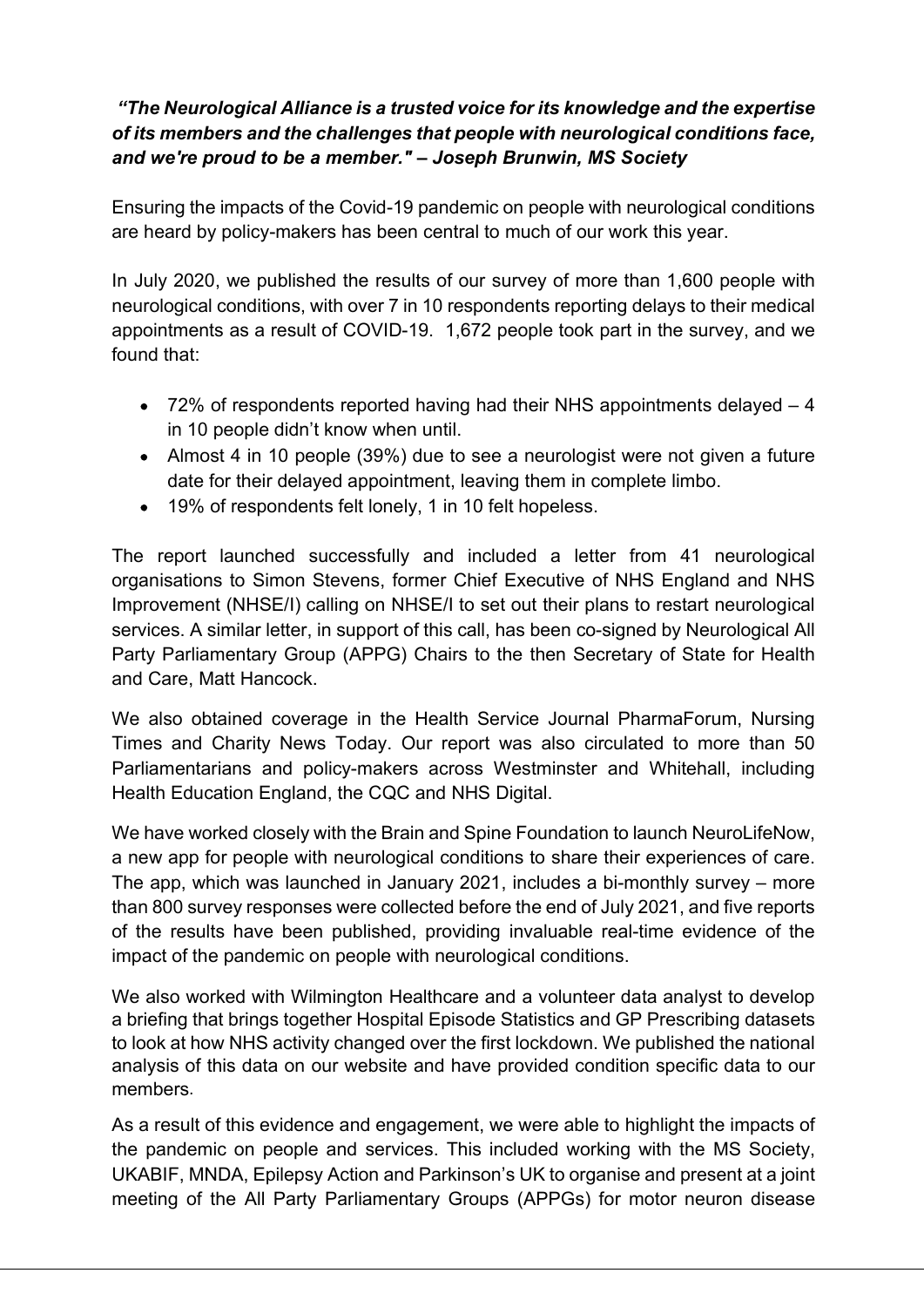(MND), multiple sclerosis (MS), epilepsy, Traumatic Brain Injury (TBI) and Parkinson's in December 2020. This meeting focussed in on the impacts of the pandemic on rehabilitation in particular.

The Chairs of these Groups, together with our Chief Executive, met with the Minister for Health, Edward Argar MP, early in 2021.

As a result of the community's tireless campaigning, we were pleased to see neurology and neurosurgery prioritised as part of NHSE/I recovery strategy. NHSE/I published the 2021/22 Priorities and Operational Planning Guidance for Integrated Care Systems (ICSs) in March 2021, setting out the priorities for the year ahead including restoration of services and reducing the elective care backlogs that have built up as a result of the pandemic. As part of the implementation guidance ICSs were asked to submit a national template summarising their recovery plans for all elective activity including a breakdown of particular specialties including neurology and neurosurgery. These plans are now being used by ICSs to monitor restoration of elective activity at a local level.

Finally, we have been developing the next iteration of the Patient Experience Survey, now entitled 'My Neuro Survey'. In 2020/21, we worked with members and people with neurological conditions to revise and test the survey, and recruit two clinics to pilot the survey. For the first time ever, we will be launching a survey for children and young people with a neurological condition, as well as adults, and are gathering up responses from across the UK. We are working closely with a number of organisations, including Stonewall and Healthwatch, to ensure we are reaching as many people as possible through the survey too.

We would like to thank everyone who has been involved in developing the survey so far – your input has been invaluable, and we very much look forward to launching the results in 2022.

2. Increase and strengthen the collective voice of the neurological community

"We were proud to be part of work to develop the 'Out of the Shadows' report, alongside fellow members of the Alliance. The report allowed us to bring an important and much needed focus on the experiences of people living with r20 and other rare epilepsies. Being part of the campaign meant that we were able to amplify our voice, and our families, right when public policymakers needed to hear it most."

# Quote from Allison Watson, member of the rare conditions group, Ring20 Support

Through our policy group and interest groups on mental health, rare conditions, regional work and research, we have been able to support members to share and develop evidence on common areas of interest.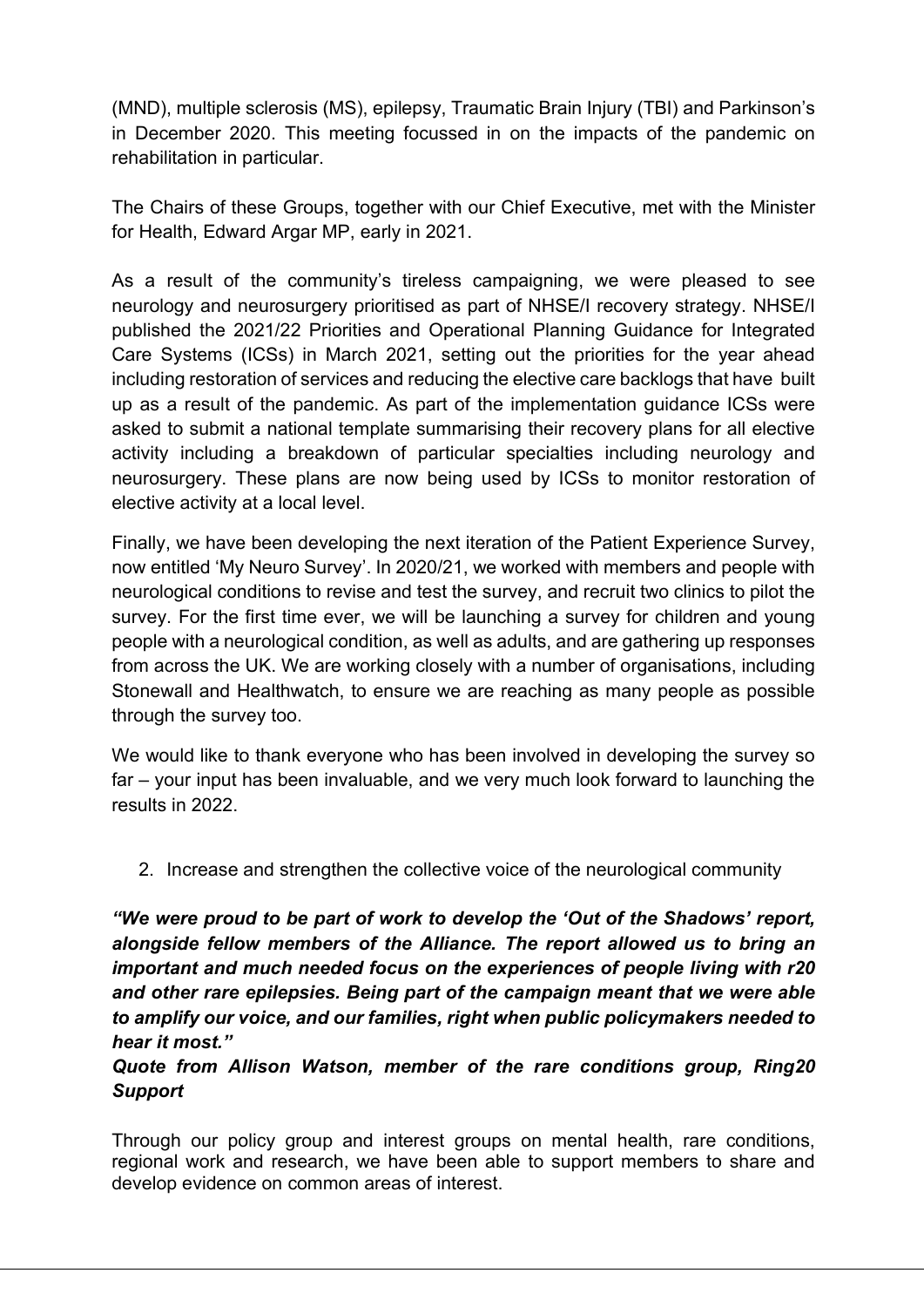In particular, we published our rare condition report, 'Out of the Shadows' in November 2020. It is available here. The report, which was featured in Rare Revolution magazine, was developed following a short survey of our membership, a deep dive into public policy related to rare conditions, engagement with Genetic Alliance UK and additional analysis of the 2018/19 Patient Experience Survey. The recommendations of the report fed into our engagement with the Department of Health and Social Care ahead of the publication of the UK Framework for Rare Diseases in January 2021.

As a result of this engagement, we were invited to join the UK Government Rare Diseases Forum, which has been set up to support the development of the forthcoming Framework Implementation Plans and ongoing engagement with Government throughout the lifetime of the Framework. Our Trustee, Sue Millman, sits on this group as a representative for the Alliance.

Our new Research Interest Group has met twice this year, and has provided a new opportunity for charitable members who fund research to share experiences and collaborate. Thus far, the group has been working on gathering evidence to examine the investment into neurological research, which will be published in 2021/22.

We have continued to work tirelessly to highlight the importance of mental health support for people with neurological conditions. This has included working with members via our Mental Health Interest Group to develop a refreshed plan for our work together, and providing input into the forthcoming National Neuroscience Advisory Group (NNAG) pathway on mental health services for people with neurological conditions. We were also pleased to join the Royal College of Psychiatry Faculty of NeuroPsychiatry Executive Committee, to provide another important opportunity to influence professional practice. A particular highlight was working with NHSE/I to deliver a webinar on mental health and neurological conditions to IAPT conditions in the Autumn, where practitioners heard first-hand from Phil and Mandy, who live with neurological conditions, about the importance of support for their mental wellbeing. We also worked with members to develop a response to the Government Consultation on the reform of the Mental Health Act in May 2021.

Our Policy Group worked to share experiences of the pandemic and connect to policymakers and influencers about key public policy topics of interest. Most recently, the group worked together to develop guidelines on Patient Initiated Follow-Up (PIFU) – these guidelines are already being used to input into the NHSE/I outpatient transformation programme.

We were very pleased to welcome Dawn Golder, Chief Executive of FND Hope UK as Vice-Chair of the group. A huge thank you to our Policy Group Officers for their tireless commitment, enthusiasm and leadership, ensuring the group reflects the needs and priorities of our membership. A special thank you to Sammy Ashby, Deputy Chief Executive of SUDEP Action, who stepped down as Chair of the Policy Group this year.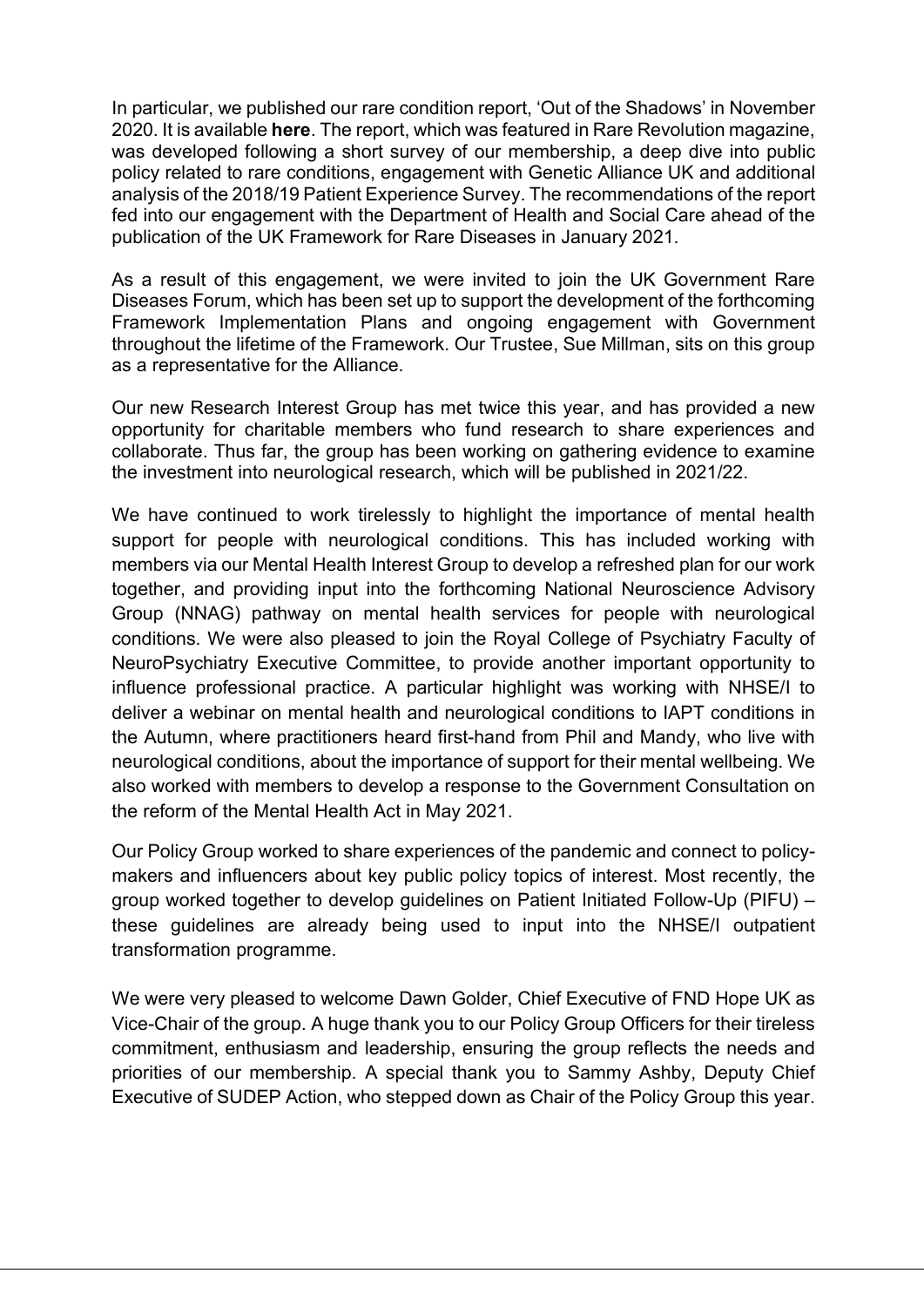3. Increase and drive the national policy profile of neurology

# NNAG and in particular the Patients Forum is vital in driving better services for people with neurological conditions. It ensures we have a collective voice in presenting our case to decision makers

Quote from Chris James, trustee and co-chair of the NNAG patient forum, member of NNAG, Motor Neurone Disease Association

The National Neuroscience Advisory Group (NNAG) published its report, Lessons Learnt From The COVID-19 Pandemic, on the impact of COVID-19 on neuroscience services in April 2021. The report, which was developed using evidence collected from patient groups, NHS England and NHS Improvement key datasets, professional bodies and services, highlights:

- An estimated backlog of more than 225,000 neurology appointments and 58,000 neurosurgery appointments at the end of 2020 – the winter surge of COVID cases is likely to have increased these figures further.
- AA growing number of long-COVID patients who now require neurological, neurorehabilitation and neuro-psychiatric and/or neuro-psychological care to manage their symptoms and functioning – this will too increase demand for neuroscience services.
- AA slow-down in referrals more generally. For example, specialist centres for MND have experienced an estimated 30-50% drop in referrals, leading to delays in diagnosis and support.
- There was already a significant shortage of specialist neuroscience  $\bullet$ professionals across the country prior to the pandemic. Redeployment to COVID-19 wards and increased pressure to reduce waiting lists are having a significant impact on the mental health of health and care professionals, and without the right support and planning, we risk losing much needed specialist expertise after COVID-19.
- The COVID-19 pandemic has magnified the challenges facing rehabilitation services in particular. NHS data shows there were 20,000 fewer outpatient appointments with a rehab consultant across all neurological conditions between March and June 2020 compared with the same period last year.
- New models of care, particularly remote consultations, must be rolled out carefully – evidence received from across the neurological sector suggests mixed patient experience with remote consultations, and clear concerns about the possible exacerbation of health inequalities should they become common place.

The report was developed following a call for evidence from NNAG member organisations, including the Alliance, and outlines a series of short- and long-term recommendations for the future. These recommendations were discussed in detail with the Medical Director for NHSE/I, Professor Stephen Powis, and have resulted in representatives from the neurological community now sitting on key strategic groups at a national level. These include the NHSE/I Long COVID taskforce and elective recovery taskforce.

NNAG optimum clinical pathways continue to be developed, with seven pathways out for consultation during the course of the year. More than 100 individuals and organisations have responded to these pathways during consultation.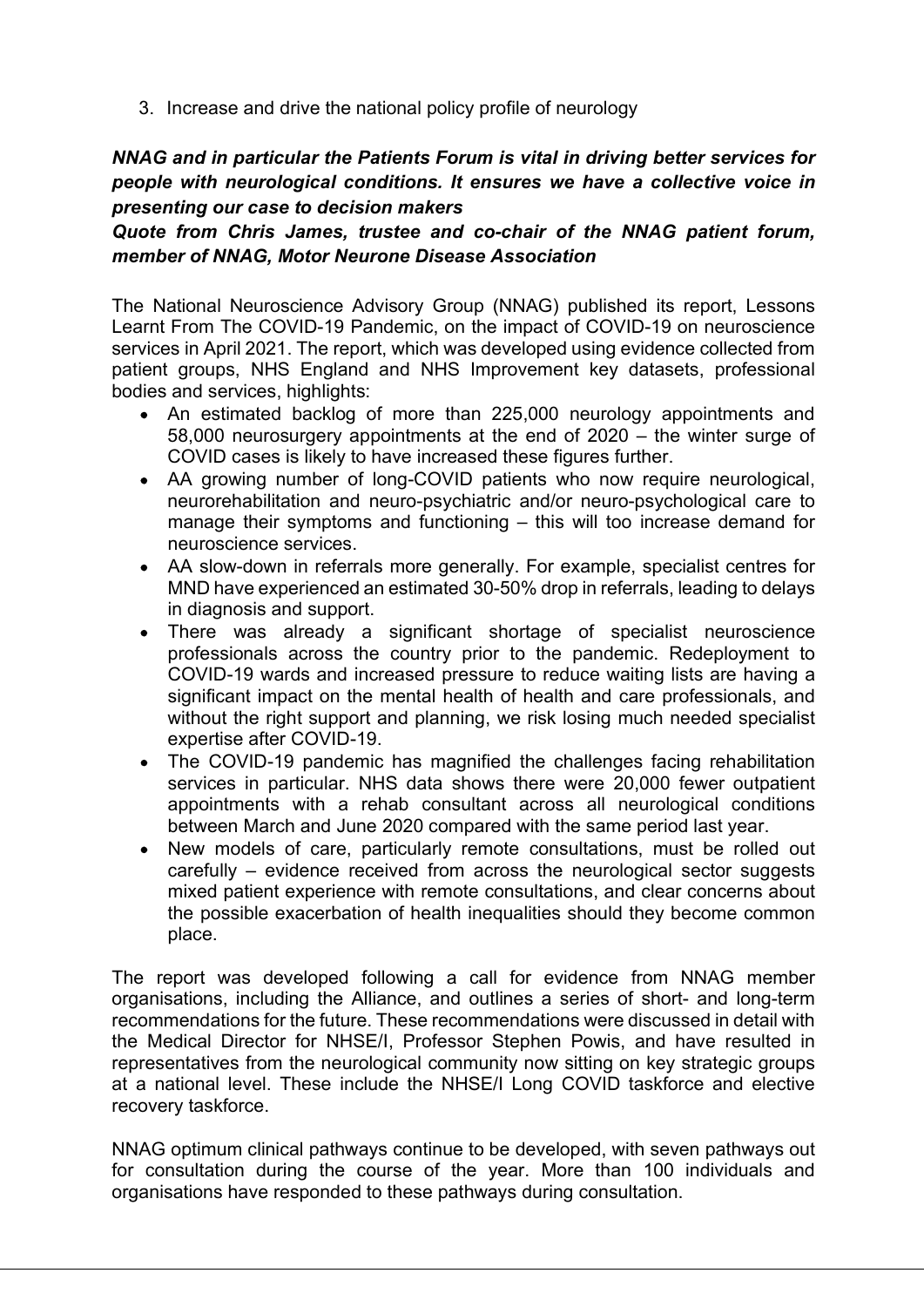In addition, we have partnered with the Migraine Trust, FND Hope UK and UKABIF to host focus groups with more than 35 people with neurological conditions to review the Functional Neurological Disorder, Headache and Migraine, and Traumatic Brain Injury pathways. The findings from these focus groups are being collated and have fed directly into the revision of these pathways.

The final Quality Standards for suspected neurological conditions were published in January. The Alliance has fed into this work throughout the development of the Quality Standards, submitting a response to the consultation and providing input as a lay member of the Quality Standard Committee. We were pleased to see considerable improvement to the Standards following consultation, in particular of Standards on Functional Neurological Disorder and patient experience. We hope to use the results of My Neuro Survey to shed light on the implementation of the Standards in practice.

We have of course been engaging very closely with NHS reform in England. This has included working with other key infrastructure organisations, such as National Voices and the Specialised HealthCare Alliance (SCHA) to shape our national policy positioning on the reforms, and supporting the Health Foundation to engage with our membership on the reforms. Through the national NHSE/I Specialised Commissioning Forum and the Neuroscience Transformation Programme, we have also sought to influence the future model of commissioning for neuroscience services, work which will continue in 2021/2022.

# 4. Increase and support local action to improve neurological services

"As the northern-most Regional Neurological Alliance, we have found it difficult influencing neuro-disability policy outside of London. Although we are a charity in our own right, The Neurological Alliance has offered a platform for discussion and inclusion in the past 12 months which has increased the volume of and validated our beneficiaries lived experience and contribution to strategic thinking." Jo Cole, Neurokey

We have continued to work closely with our Regional Alliances, who have been working closely with local policy-makers, clinicians and services to shape COVID-19 recovery strategy.

We have hosted meetings of our Regional Alliances every 6-8 weeks, and have focussed on sharing experiences of engagement with Integrated Care Systems (ICSs), and, of course, what people with neurological conditions have been sharing with at a regional level . Many of our members have also developed new information resources for people with neurological conditions.

As NHS reform develops, it is clear that Integrated Care Systems (ICSs) are likely to play an increased role in the commissioning of services for people with neurological conditions. The neurological community's ability to engage and influence these systems is therefore paramount. That's why this year we have been working with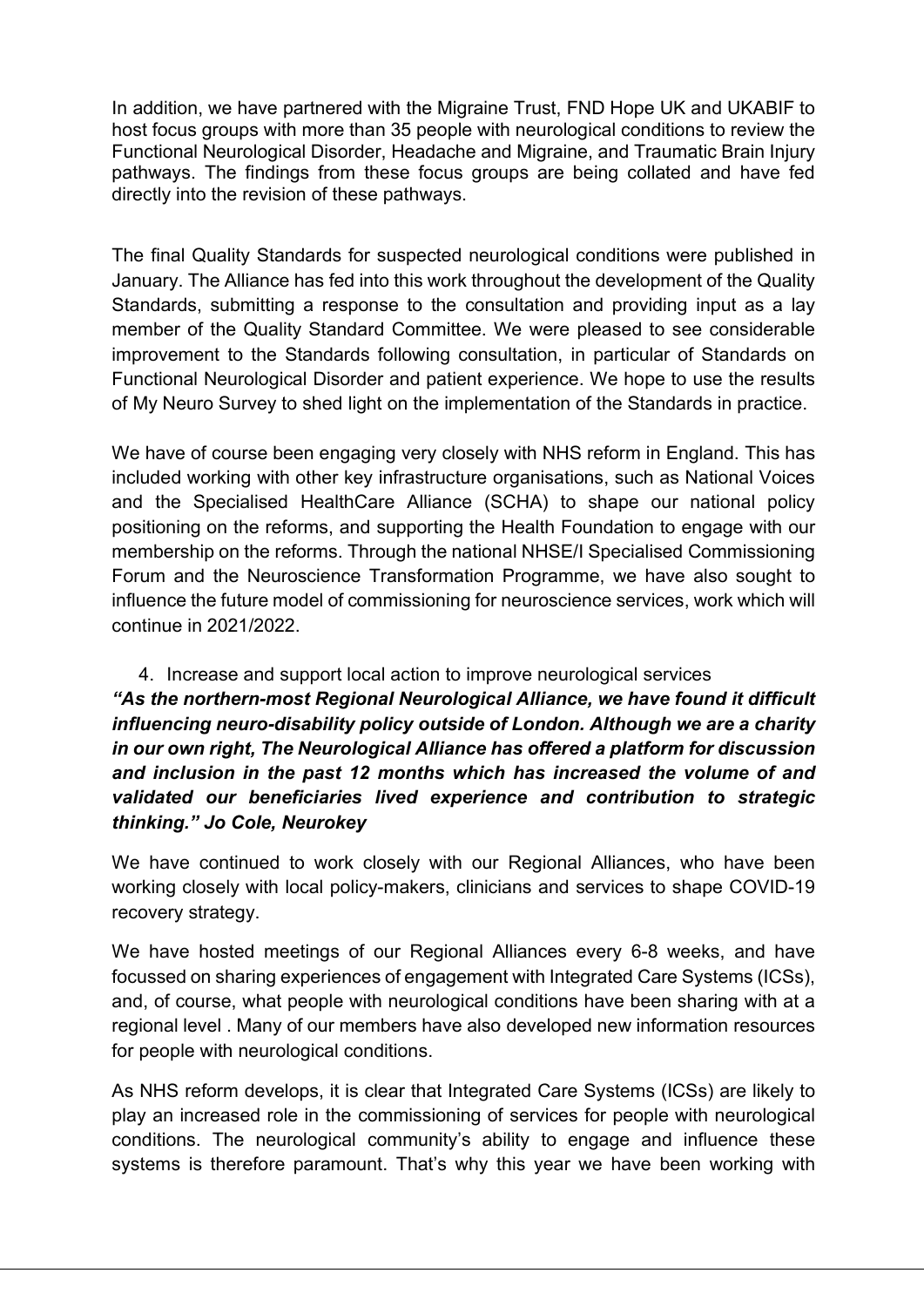members across the Alliance to understand levels of engagement with ICSs thus far and map ICS priorities where possible.

We also held two events specifically looking at our local influencing strategy – a Chatham House discussion with policy makers, clinicians and patient groups debating the question "Will ICSs improve treatment, care and support for people with neurological conditions?", and a panel discussion with more than 20 people during NeuroFest 2020.

We have also had the pleasure of continuing to be closely involved in the South London Neuroscience Operational Delivery Network, sitting on their Programme Board and having the opportunity to observe the patient network. Understandably, much of the work this network has undertaken has been to support the coordination of delivery of services during surges of COVID-19.

# 5. To build a sustainable organisation capable of bringing about change 'I am really proud of the way we have continued to develop and improve virtual events with diverse, insightful content, great speakers and high levels of participation from member organisations.' Angie Pullen, trustee and Neurofest task and finish group, Epilepsy Action

The Alliance has gone from strength to strength this year. We were pleased to welcome six new members and corporate supporters in 2020/2021, and every single national member of the Alliance renewed their membership with us despite the multiple challenges brought about by COVID-19.

We also held our first NeuroFest, an opportunity for the neurological community to come together to share their experiences and debate key topics of interest. More than 200 attendees took part in the online series of workshops and panel debates, with people with neurological conditions on every panel session held. Of those who responded to our feedback survey, every attendee said they would attend the event again. The event culminated with our AGM, which included Professor Stephen Powis, Medical Director NHSE/I, as keynote speaker.

Our annual membership survey yielded hugely positive findings, with 49 members responding to the survey. 95% of members agreed that the Alliance was a strong national voice for the neurological community, and 8 of 10 said that our priorities work for them as an organisation. Every single respondent said their membership was value for money. Some respondents highlighted that we could improve how we communicate, and also felt they would like to be more engaged with the Alliance's activities.

Our online presence has also continued to grow this year. We have recently launched our refreshed website, and our Twitter followers have grown to more 6000.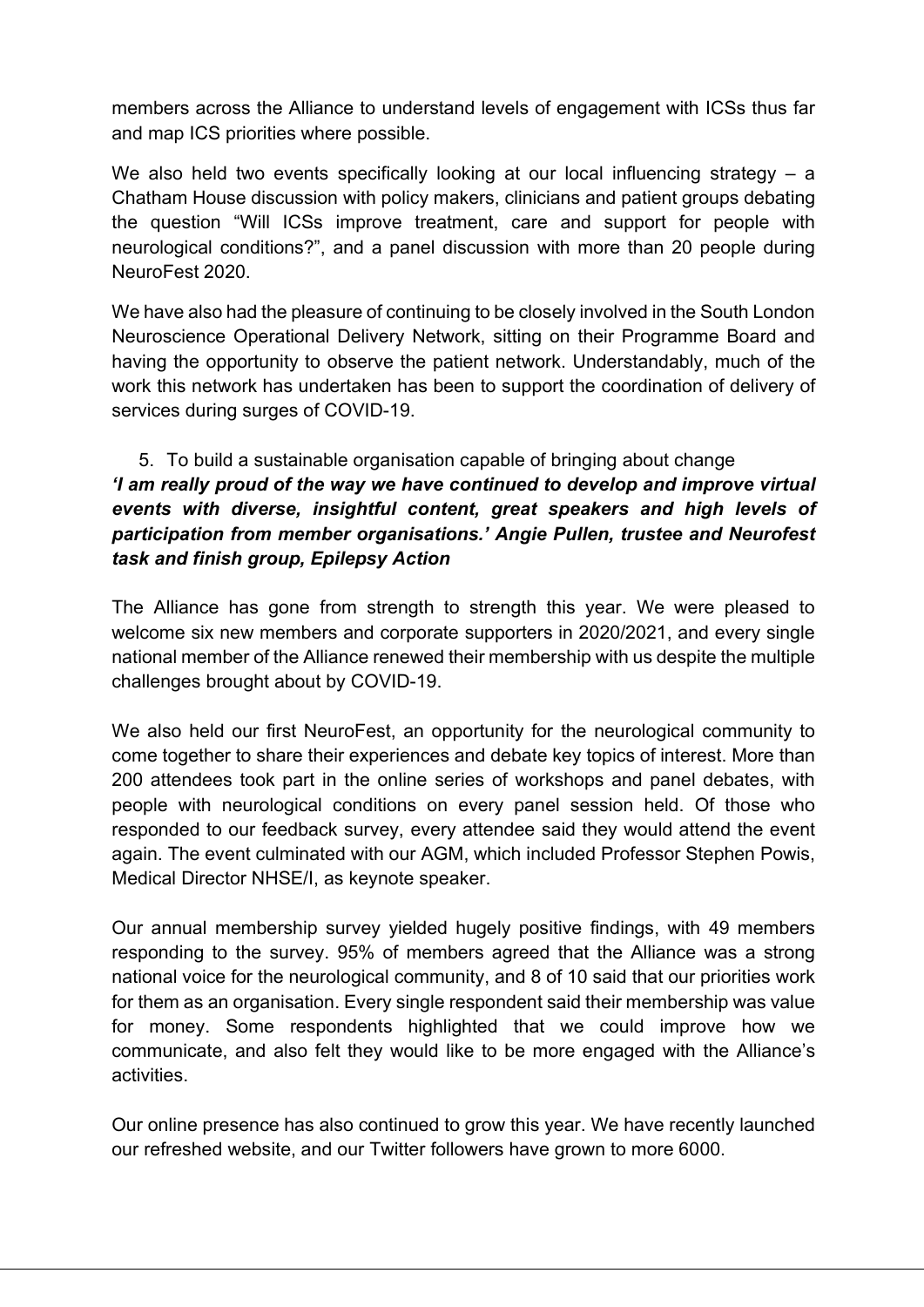# What next?

The Trustees have developed a refreshed annual plan for the Alliance. We have developed the plan using input from across the sector, and importantly, from our membership. 49 member organisations covering a range of neurological conditions responded to our membership survey. They told us these topics should be top of our list:

- 1. Disruption of neurological services due to COVID
- 2. Accessing the right health specialist
- 3. Accessing effective treatment
- 4. Support for mental wellbeing
- 5. Health inequalities
- 6. Information and support at diagnosis
- 7. Rehabilitation

We're also focusing on understanding the continuing impact of COVID-19 on people with neurological conditions, and calling for much needed support for services to recover.

# Increase the influence and involvement of people with neurological conditions

We will continue to work closely with the Brain and Spine Foundation to refresh and improve NeuroLifeNow, ensuring the experiences shared influence positive change at every level of Government.

We will launch the results from our flagship project, My Neuro Survey. The survey will provide an important opportunity to understand how the pandemic has impacted people, and what's needed now.

We have redoubled our efforts to ensure equity, diversity and inclusion are at the heart of everything we do. This year, that means ensuring My Neuro Survey reaches as many people as possible, and we also intend to publish a literature review, developed with Dr Kit Wu and Dr Arani Nitkunan, looking at how experience and outcomes of care may differ according to sociodemographic characteristics.

# - Increase and strengthen the collective voice of the neurological community

We will continue to provide a space for our members to meet and network via our Policy Group and mental health, research and rare conditions interest groups.

The Mental Health Group will work together to develop a new report looking at what services need to be in place now as we rebuild from the COVID-19 pandemic.

We will work with ACPIN to develop new evidence looking at access to and experience of rehabilitation services, particularly amongst seldom heard groups.

We have also commissioned RAND Europe to undertake an analysis of the current number of health and care professionals in secondary and tertiary neurology, dementia and stroke care. We hope that this work will enable us to conduct a more in-depth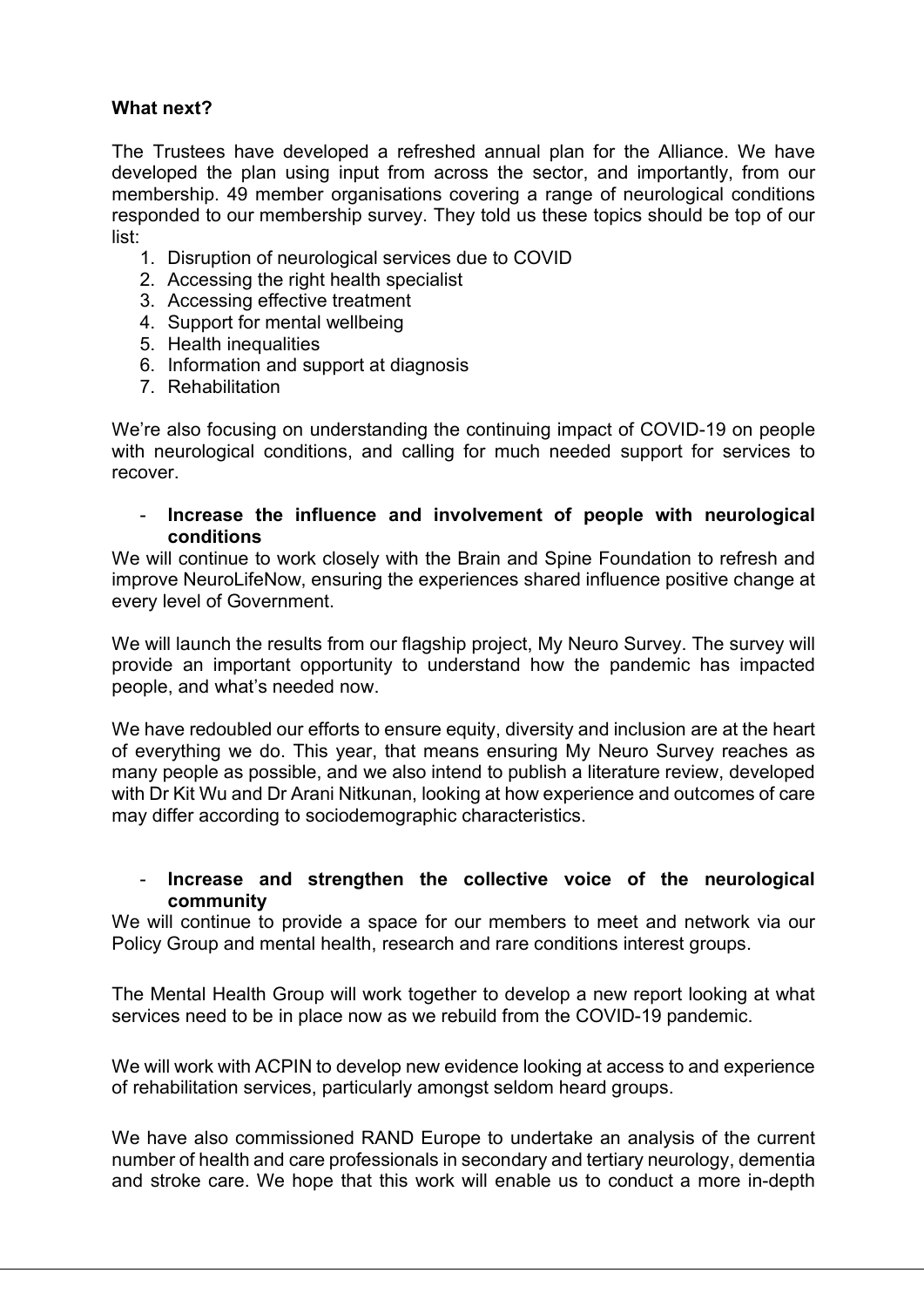analysis of the workforce needs of the future, particularly in light of expanding treatment options.

# Increase and drive the national policy profile of neurology

The NHS in England is undergoing some of its most significant reform in nearly a decade – this is likely to have profound impacts on the way in which services for people with neurological conditions are funded and provided across the country.

We will therefore continue to work with partners across the sector to ensure the Health and Care Bill brings about structural change which aids the improvement of treatment, care and support for people with neurological conditions.

We also look forward to continuing to take on the role of Patient and Public Voice (PPV) representative on the NHSE/I neuroscience Clinical Reference Group (CRG), particularly as the future commissioning model for neuroscience services is further refined.

The National Neuroscience Advisory Group (NNAG) will continue to meet, with a particular focus on defining the outcomes associated with good care, and supporting members to engage with ICSs. The finalised optimum pathways will be published, providing an important suite of evidence for the neurological community to use when engaging with NHS systems.

- Increase and support local action to improve neurological services We will work with members to refine our collective local influencing strategy, which will include an in-depth mapping of ICS priorities, and the extent to which they are involving people with long term conditions in their work.

We will also use the results of My Neuro Survey to further understand unwarranted geographical variation.

# - Build a sustainable organisation capable of bringing about change

We hope to continue to grow our membership, despite the challenges so many organisations face at present.

We will also review our internal processes and policies, ensuring that they reaffirm our commitment to equity, diversity and inclusion. This will include, for example, reviewing our recruitment practices to ensure they are as equitable and fair as possible.

# 3. Our structure, governance and management

# 3.1 Trustees selection

We are governed by a Board of Trustees, made up of a minimum of three and a maximum of 13 people nominated by our members, recommended by our Trustees and then elected by our members.

In advance of each Annual General Meeting (AGM), all members are invited to send in their nominations for the Board. Details of the Trustee candidates are then circulated to all members and votes are made by ballot at the AGM or sent in advance to the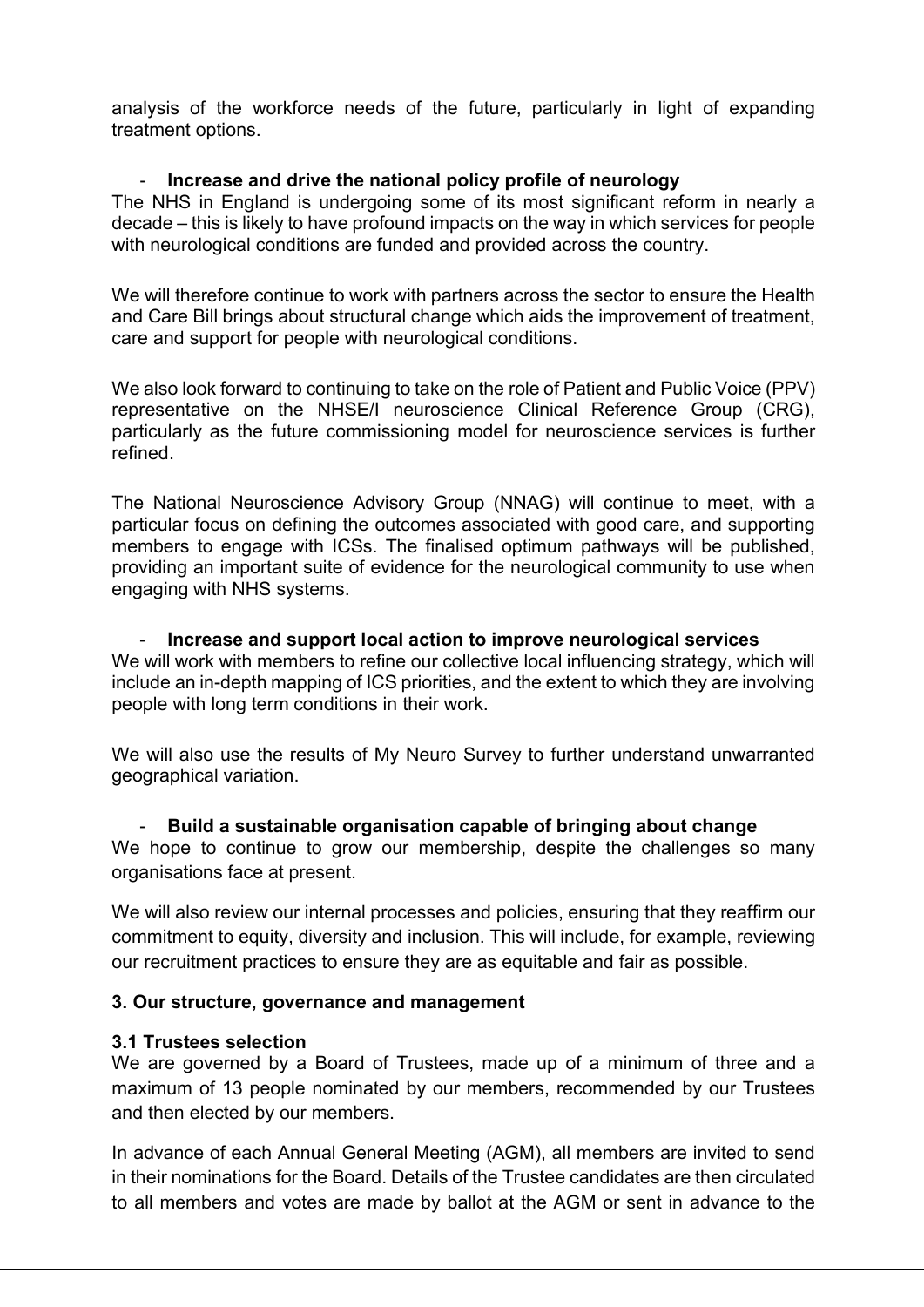Chair using a proxy form; each member organisation is entitled to one vote, placed at the AGM.

After completing a three-year term, each Trustee will stand down from the Board. Trustees who have completed only one term may stand for re-election; those who have served two consecutive terms must stand down for one year before they may stand again for the Board.

On joining the Alliance Board, all new Trustees undertake a tailored induction programme. The Trustees, who are also directors for the purpose of the Companies Act, and who served during the year, are listed in section 5.1.

# 3.2 Structure

We are a company limited by guarantee (no 02939840) and a registered charity (no 1039034). We are governed by Articles of Association and Byelaws. Our main activity is to secure the highest standards of care and treatment for every person affected by a neurological condition.

Our Board of Trustees is responsible for our governance and strategy and meets every quarter. Our Chief Executive is responsible for implementing the strategy and reports on its progress at the Board meetings. The Chief Executive reports directly to and is supervised by the Chair. They speak and meet regularly to discuss Alliance business.

Communication, both formal and informal, between Trustees and staff is frequent and effective.

# 3.2.1 Staff

| Georgina Carr          | Chief Executive and Company Secretary (from January 2020 -<br>present)                                                                                                                  |
|------------------------|-----------------------------------------------------------------------------------------------------------------------------------------------------------------------------------------|
| Katharine<br>McIntosh  | Senior Policy and Campaigns Advisor (from January 2018 – July<br>2019), Policy and External Affairs Manager (July 2019 - June<br>2021) (Maternity leave from April 2020 – January 2021) |
| <b>Judith Abel</b>     | Policy and External Affairs Manager (April 2020 – December<br>2020) (Maternity cover)                                                                                                   |
| Samuel<br>Mountney     | Policy and External Affairs Manager (June 2021 – present)                                                                                                                               |
| <b>Caroline Davies</b> | Administrator and Membership Assistant (From October 2019 –<br>present)                                                                                                                 |
| Miranda Lloyd          | Communications and External Affairs Officer (March 2021 -<br>present)                                                                                                                   |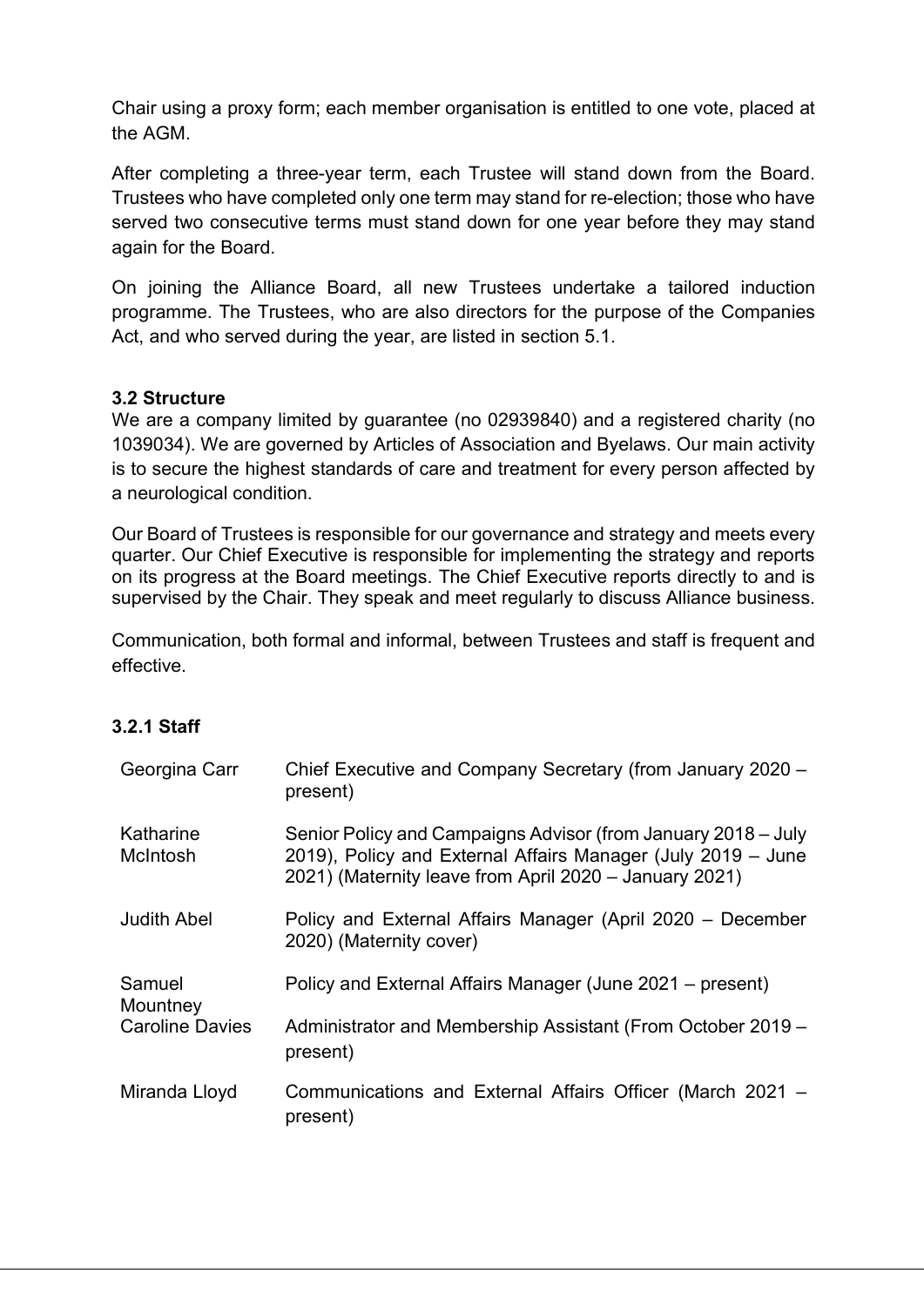# 3.2.2 Members

Full membership is open to national voluntary organisations who represent patients, service users, families and carers (non-statutory, non-profit) organisations, who, in addition to the full benefits of membership, will have a right to vote at the AGM, have the right to nominate a trustee and an opportunity to influence our strategic direction. Subscriptions are income assessed.

- Full affiliate membership is open to Regional Neurological Alliances operating on a non-statutory, non-profit basis. Affiliate members will pay a subscription rate which is not income assessed.
- Associate status is open to non-profit organisations, including professional associations and statutory authorities, who will play an active part in the Alliance but do not have the right to nominate a trustee or vote at the AGM. Subscriptions are income assessed.
- Regional Associations of Neurological Organisations are also associates. They are staff led groups and will pay a subscription rate which is not income assessed.
- Corporate supporter status is open to for-profit organisations, who cannot vote at the AGM or nominate a trustee.
- Reciprocal partners are normally umbrella organisations whose aims and objectives match well with those of the Alliance. They cannot vote or influence our strategic direction.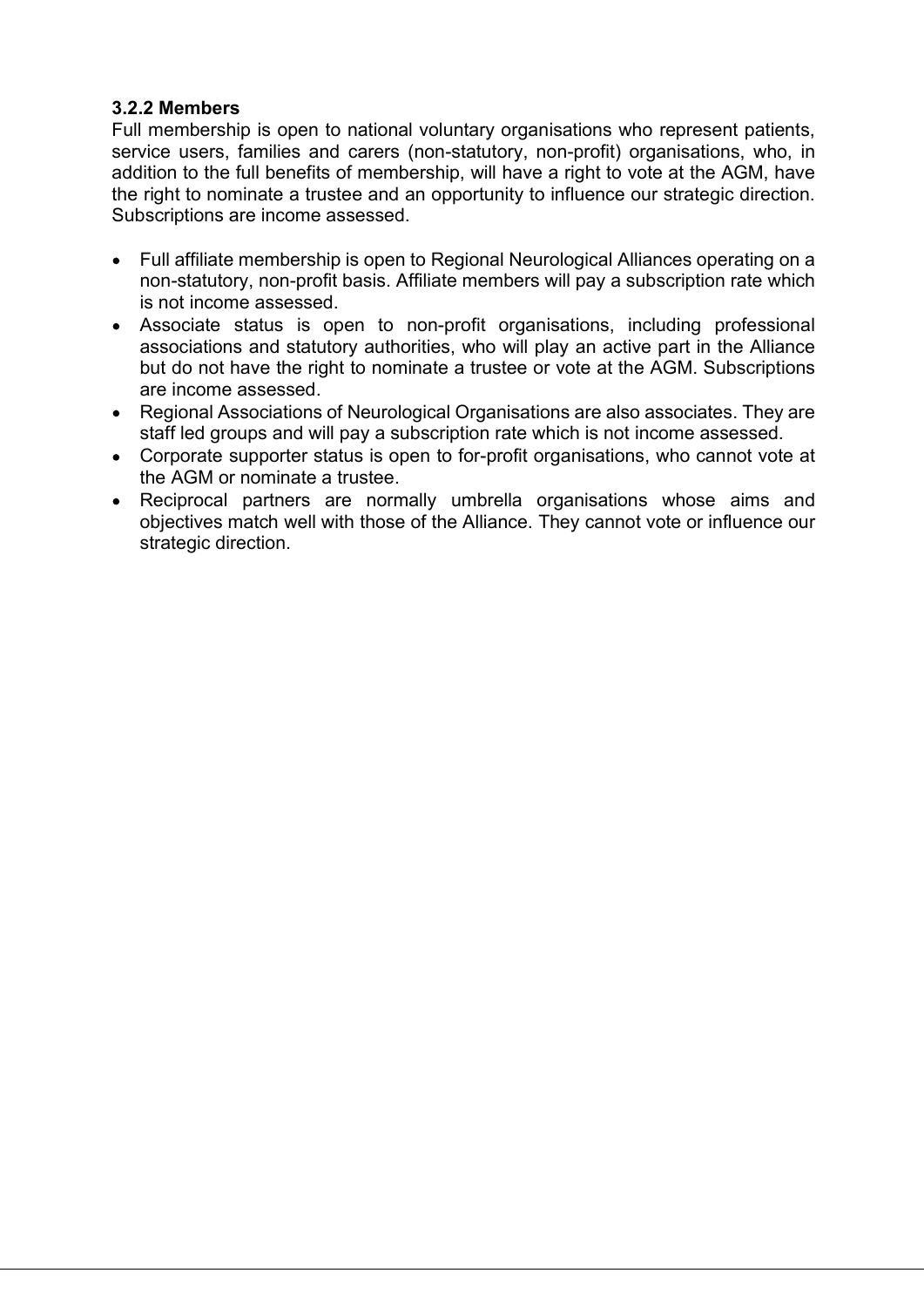# Members 2020-2021

| <b>Ataxia UK</b>                                                                  | www.ataxia.org.uk                |
|-----------------------------------------------------------------------------------|----------------------------------|
| Autistica                                                                         | www.autistica.org.uk             |
| <b>Batten Disease Family Association</b>                                          | www.bdfa-uk.org.uk               |
| <b>Brain and Spine Foundation</b>                                                 | www.brainandspine.org.uk         |
| Brain And Spinal Injury Centre (BASIC)                                            | www.basiccharity.org.uk          |
| Brain Research UK (formally Brain Research<br>Trust)                              | www.brainresearchuk.org.uk       |
| Brain Tumour Research <sup>1</sup>                                                | www.braintumourresearch.org      |
| <b>British Polio Fellowship</b>                                                   | www.britishpolio.org.uk          |
| Cavernoma Alliance UK                                                             | www.cavernoma.org.uk             |
| <b>CMT United Kingdom</b>                                                         | www.cmt.org.uk                   |
| <b>Cure Parkinson's Trust</b>                                                     | www.cureparkinsons.org.uk        |
| The Daisy Garland                                                                 | www.thedaisygarland.org.uk       |
| <b>Different Strokes</b>                                                          | www.differentstrokes.co.uk       |
| Downs Syndrome Research (DSRF)                                                    | www.dsrf-uk.org                  |
| Dravet Syndrome UK                                                                | https://www.dravet.org.uk/       |
| <b>Dystonia Society</b>                                                           | www.dystonia.org.uk              |
| <b>Epilepsy Action</b>                                                            | www.epilepsy.org.uk              |
| <b>Epilepsy Research UK</b>                                                       | www.epilepsyresearch.org.uk      |
| FD UK                                                                             | www.familialdysautonomia.co.uk   |
| <b>FND Action</b>                                                                 | www.fndaction.org.uk             |
| <b>FND Hope</b>                                                                   | www.fndhope.org                  |
| (Guillain-Barré<br>Associated<br><b>GAIN</b><br>and<br>Inflammatory Neuropathies) | www.gaincharity.org.uk           |
| Huntington's Disease Association                                                  | www.hda.org.uk                   |
| <b>IIH UK</b>                                                                     | https://www.iih.org.uk/          |
| <b>Matthew's Friends</b>                                                          | https://www.matthewsfriends.org/ |
| <b>Migraine Trust</b>                                                             | www.migrainetrust.org            |
| <b>Motor Neurone Disease Association</b>                                          | www.mndassociation.org           |
| <b>Multiple Sclerosis National Therapy Centres</b>                                | www.msntc.org.uk                 |
| <b>Multiple Sclerosis Society</b>                                                 | www.mssociety.org.uk             |
| <b>Multiple Sclerosis Trust</b>                                                   | www.mstrust.org.uk               |
| <b>Multiple System Atrophy Trust</b>                                              | www.msatrust.org.uk              |
| Myaware                                                                           | www.myaware.org                  |
| Myelopathy.org                                                                    | https://myelopathy.org/          |
| Narcolepsy UK                                                                     | www.narcolepsy.org.uk            |
| Hospital for Neurology<br>The National<br>And                                     |                                  |
| <b>Neurosurgery Development Foundation</b>                                        | www.nationalbrainappeal.org      |
| <b>National Tremor Foundation</b>                                                 | www.tremor.org.uk                |
| Overcoming MS <sup>1</sup>                                                        | www.overcomingms.org             |
| Parkinson's UK                                                                    | www.parkinsons.org.uk            |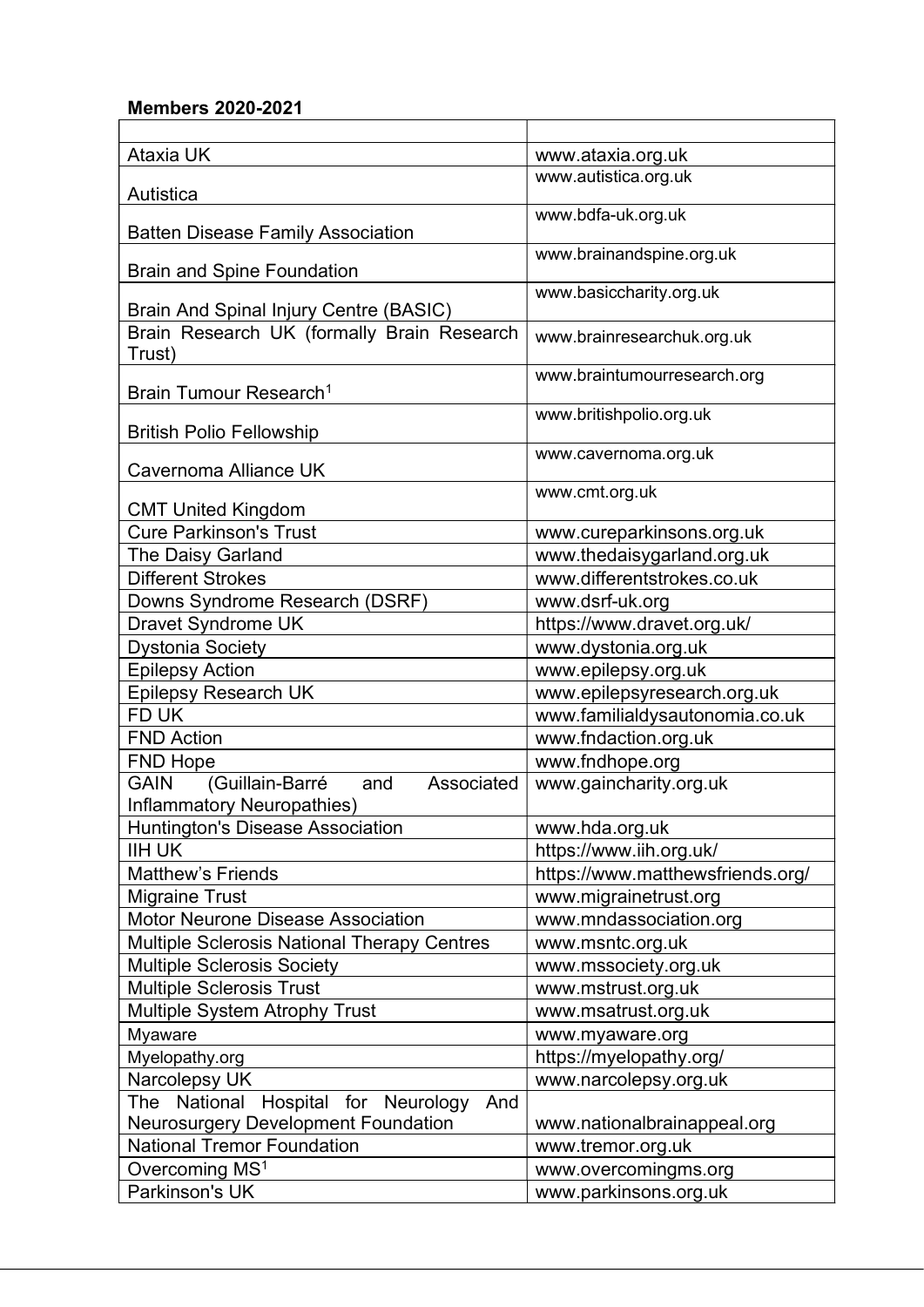# Members (continued)

| <b>Polio Survivors Network</b>             | www.poliosurvivorsnetwork.org.uk |
|--------------------------------------------|----------------------------------|
| <b>PSP Association</b>                     | www.pspeur.org                   |
| Ring 20 Research and Support UK CIO        | ring20researchsupport.co.uk/     |
| Spinal Muscular Atrophy Support UK         | smauk.org.uk/                    |
| <b>Spotlight YOPD</b>                      | spotlightyopd.org/               |
| <b>SUDEP Action</b>                        | www.sudep.org                    |
| Sue Ryder                                  | www.sueryder.org                 |
| <b>Tourettes Action</b>                    | www.tourettes-action.org.uk      |
| <b>Tranverse Myelitis Society</b>          | www.myelitis.org.uk              |
| <b>Trigeminal Neuralgia Association UK</b> | www.tna.org.uk                   |
| <b>UK Acquired Brain Injury Forum</b>      | www.ukabif.org.uk                |

# Associates

| <b>Association of British Neurologists</b>      | www.theabn.org                          |
|-------------------------------------------------|-----------------------------------------|
| Association of Chartered Physiotherapists in    |                                         |
| Neurology <sup>1</sup>                          | www.acpin.net                           |
| <b>British Paediatric Neurology Association</b> | www.bpna.org.uk                         |
| Division of Neuropsychology                     | (British   www.bps.org.uk/networks-and- |
| <b>Psychological Society)</b>                   | communities/member-                     |
|                                                 | microsite/division-neuropsychology      |
| Neurology Academy <sup>1</sup>                  | www.neurologyacademy.org                |

# Associate Regional Groups

| South                | West | Alliance                   | of | Neurological                         |    |                  |
|----------------------|------|----------------------------|----|--------------------------------------|----|------------------|
| $\mid$ Organisations |      |                            |    |                                      |    | www.swano.org    |
|                      |      |                            |    | Yorkshire and Humberside Association | ി∩ |                  |
|                      |      | Neurological Organisations |    |                                      |    | www.yhano.org.uk |

# Corporate supporters

| AbbVie                         | www.abbvie.co.uk         |
|--------------------------------|--------------------------|
| Allergan Limited               | www.allergan.co.uk       |
| <b>Biogen</b>                  | www.biogen.uk.com        |
| Boston Scientific <sup>1</sup> | www.bostonscientific.com |
| Kyowa Kirin <sup>1</sup>       | www.kyowakirin.com       |
| <b>Merck Serono</b>            | www.merckserono.co.uk    |
| <b>Novartis</b>                | www.novartis.co.uk       |
| Sanofi Genzyme                 | www.genzyme.co.uk        |
| <b>Teva UK Limited</b>         | www.tevauk.com           |
| Roche                          | https://www.roche.com/   |
| <b>UCB Pharma Ltd</b>          | www.ucb.co.uk            |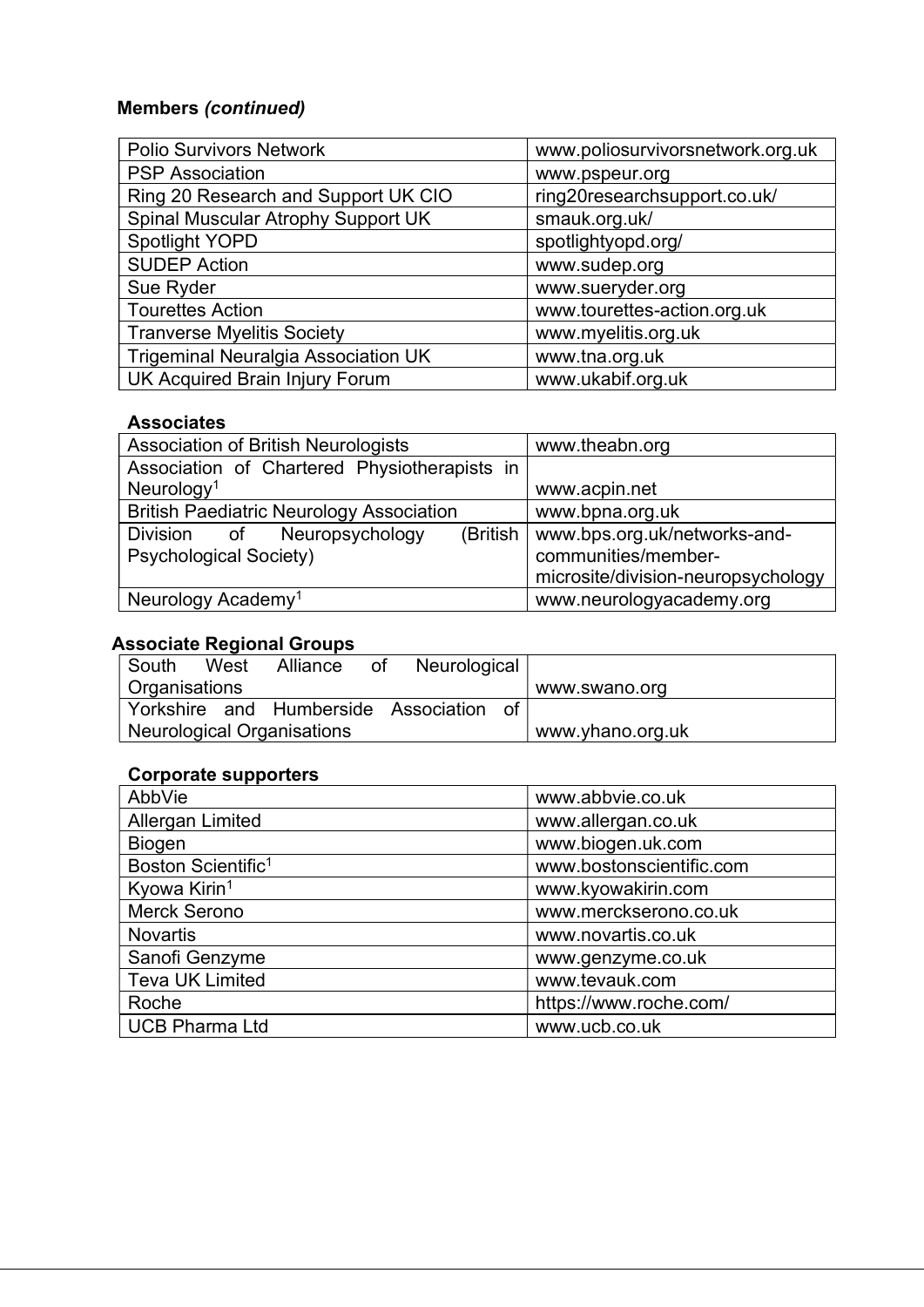# Regional Neurological Alliances

|                                               | www.blackcountryneuroalliance.or |
|-----------------------------------------------|----------------------------------|
| <b>Black Country Neurological Alliance</b>    | g.uk                             |
| <b>Bolton Neuro Voices</b>                    | www.boltoncvs.org.uk             |
| Cumbria Neurological Alliance <sup>2</sup>    | www.cumbrianeurologicalalliance. |
|                                               | wordpress.com                    |
| Greater Manchester Neurological Alliance      | www.gmna.co.uk/                  |
| Hampshire Neurological Alliance               | www.hantsneuroalliance.hampshir  |
|                                               | e.                               |
|                                               | org.uk                           |
| Lincolnshire Neurological Alliance            | www.lincolnshire-neurological-   |
|                                               | alliance.org.uk                  |
| Merseyside and Cheshire Neurological Alliance | www.neurosupport.org.uk          |
| Neuro Key (formerly Tees Valley, Durham, and  |                                  |
| North Yorkshire Neurological Alliance)        | www.na-tvdny.org.uk              |
| West Berkshire Neurological Alliance          | www.wbna.org.uk                  |

# Reciprocal members

| <b>National Voices</b>            | www.nationalvoices.org            |
|-----------------------------------|-----------------------------------|
| Neurological Alliance of Ireland  | www.nai.ie                        |
| Neurological Alliance of Scotland | www.scottishneurological.org.uk   |
|                                   | www.walesneurologicalalliance.org |
| Neurological Alliance of Wales    | .uk                               |

1 . New members in 2020-21

2 . Ceased members in 2020-21

3 . Organisation closed in 2020-21

# 3.2.3 The way we work

As a membership organisation, our whole ethos is to work in partnership. We work across the neurological community to identify common priorities for people affected by a condition and then seek to influence, shape and support policy development to reduce inequalities, enhance their outcomes and, where possible, help them live for longer and in better health. Our activities are therefore based on a clear and shared sense of purpose. We work with the Trustees, the Policy Group and Policy Steering group to determine our strategy and plans.

# 3.2.3a The Policy Group

Any member of the Alliance can take be part of the Policy Group. The Group's purpose is to:

- Make recommendations to Alliance Trustees on Alliance policy and activity, ensuring that these reflect the needs and objectives of its member organisations
- Build collective ownership of the Alliance beyond staff and Trustees and to promote team-working across the member organisations
- Provide a forum for policy and campaigns staff of member organisations to share information and provide mutual support
- More closely align member organisations' priorities with the collective needs of the Alliance
- Ensure that all member organisations, large and small, can contribute to the work of the Alliance.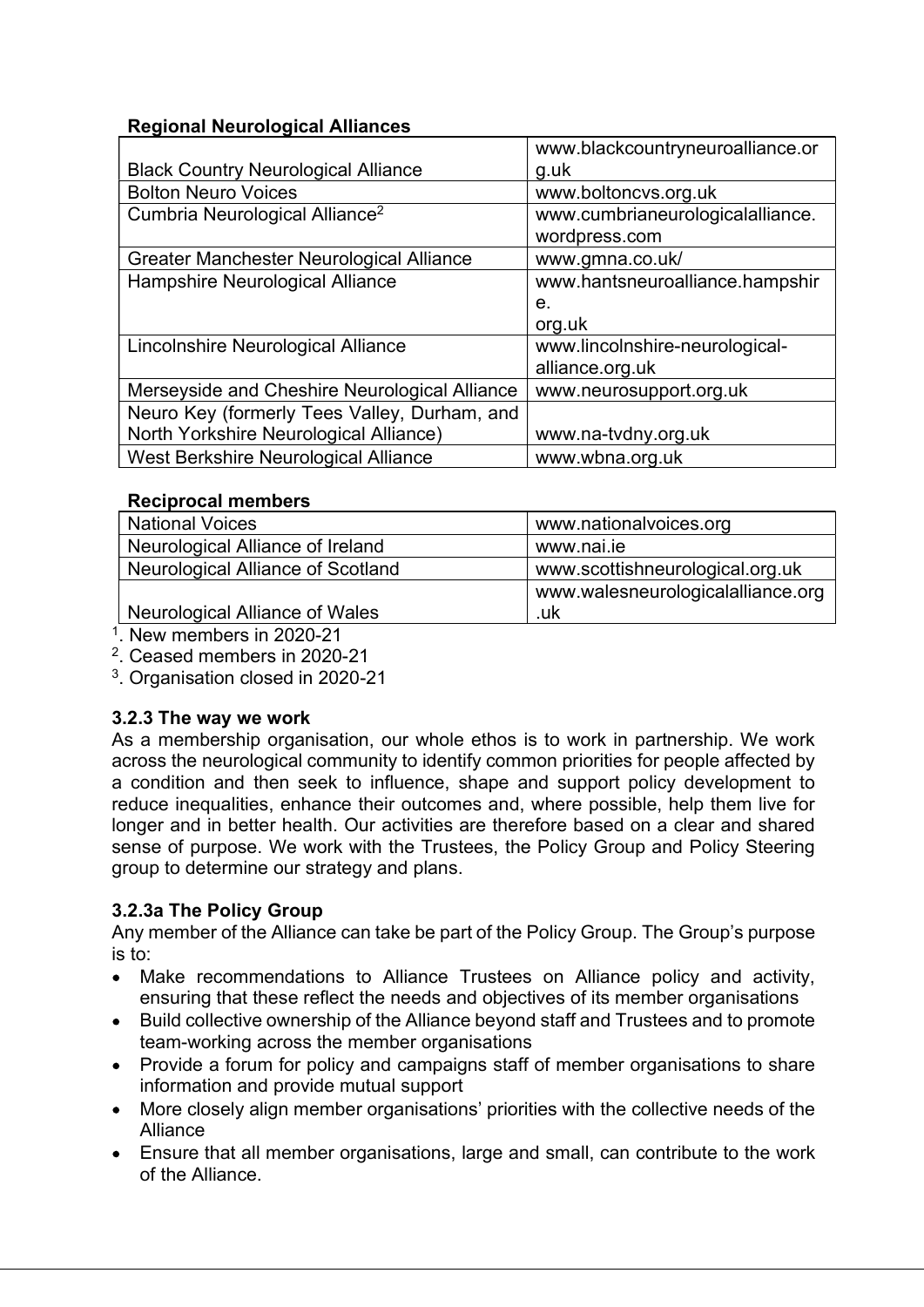# 3.2.3.1ai Policy Group leads

| Sammy Ashby  | Deputy Chief Executive, SUDEP Action, Co-Vice Chair<br>(from June 2018) Co-Chair (from October 2018 - January<br>2021)                              |
|--------------|-----------------------------------------------------------------------------------------------------------------------------------------------------|
| Sam Mountney | Senior Policy and Campaigns Officer, Epilepsy Action, Co-<br>Vice Chair (from November 2019 - March 2020) Co-Chair<br>(from April 2020 - June 2021) |
| Dawn Golder  | Chief Executive, FND Hope UK, Co-Chair (from February<br>$2021$ - present)                                                                          |

# 3.3 Risk management

The Trustees have assessed the major risks to which the charity is exposed and are satisfied that systems are in place to mitigate exposure to major risks. A risk management strategy, reviewed annually, is in place. We also have a risk-based reserves policy which mitigates one of our main financial risks in terms of having over three quarters of our income coming from just 13 funders (four charities, nine corporates).

# 4. Public benefit

Our work benefits people affected by a neurological condition and those who represent them. Sections 1 and 2 of this report set out our objectives, reports on our activities and successes, and set out our plans for the current financial year.

The Trustees consider that they have complied with their duty in s4 of the Charities Act 2011 to have due regard to the guidance on public benefit published by the Charity Commission. The Trustees have considered this matter and concluded:

- That the aims of the organisation continue to be charitable.
- That the aims and the work done give identifiable benefits to the charitable sector and both indirectly and directly to individuals in need.
- That the benefits are for the public, are not unreasonably restricted in any way and certainly not by ability to pay.
- That there is no detriment or harm arising from the aims or activities.

# 5. Reference and administrative details

The Alliance is a registered charity (1039034) and company limited by guarantee (02939840) registered in England. The Alliance's registered office was, from 21 September 2019, The Junction, Station Road, Watford, WD17 1ET.

# 5.1 Trustees and the nominating organisation

| Katharine Crawford    | Parkinson's UK                           |
|-----------------------|------------------------------------------|
| Marc Smith            | Brain and Spine Foundation (Vice Chair)  |
| <b>Sarah Rawlings</b> | MS Society (Appointed November 2020)     |
| <b>Chris James</b>    | <b>Motor Neurone Disease Association</b> |
| Pamela Mackenzie      | Sue Ryder (resigned August 2021)         |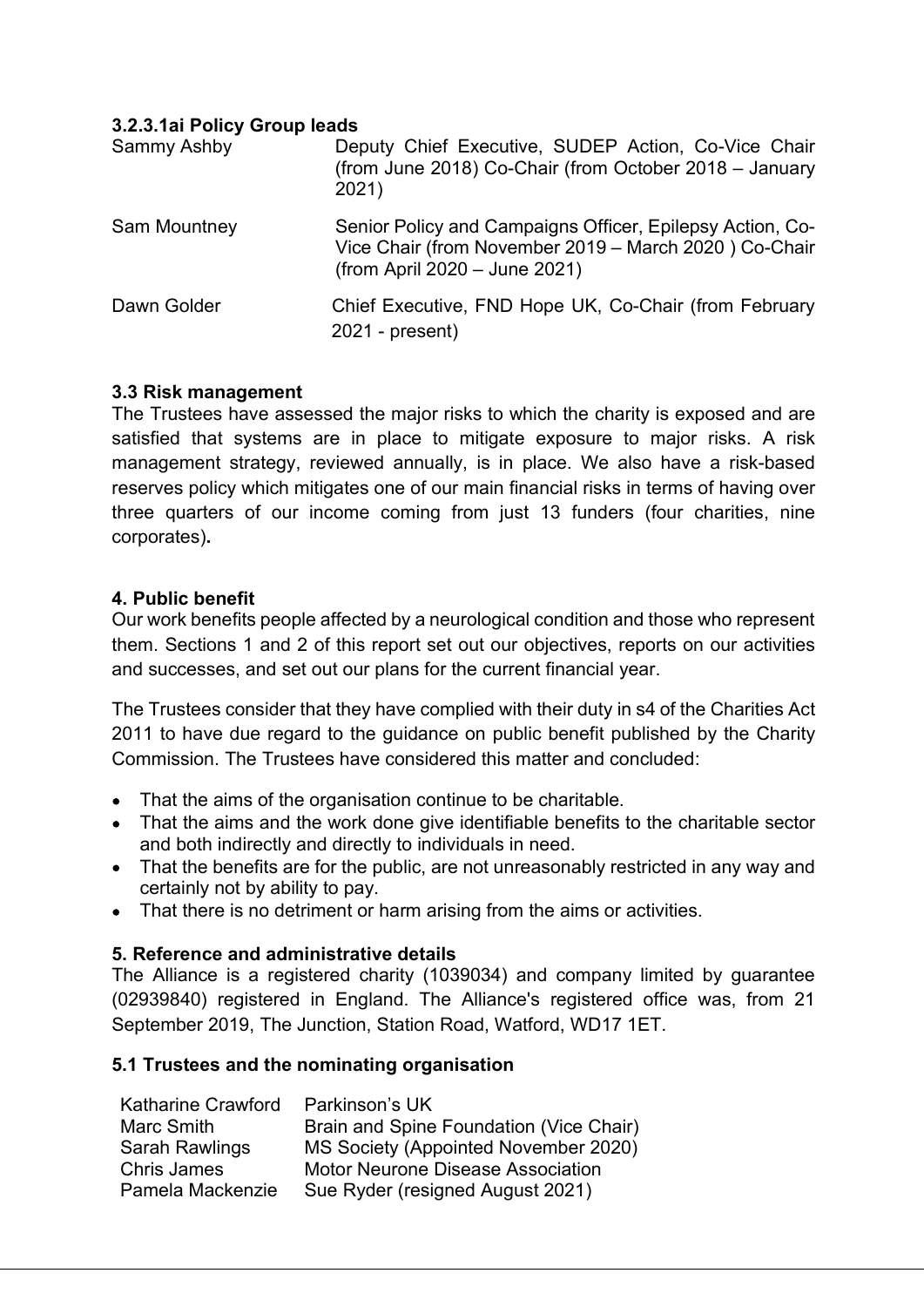| David Martin            | Multiple Sclerosis Trust (Chair)                           |
|-------------------------|------------------------------------------------------------|
| Sue Millman             | Ataxia UK                                                  |
| <b>Caroline Morrice</b> | Guillain-Barre and Associated Inflammatory Neuropathies    |
|                         | (Treasurer)                                                |
| <b>Cath Stanley</b>     | Huntington's Disease Association (Appointed November 2020) |
| Amanda Swain            | UK Acquired Brain Injury Forum                             |
| Angie Pullen            | <b>Epilepsy Action</b>                                     |

During the year the Board, again, co-opted three independent Trustees with the aim of achieving greater diversity on the board in terms of the professional backgrounds of members. The co-opted trustees are:

| David                | Garmon- appointed February 2018, reappointed February 2021 |
|----------------------|------------------------------------------------------------|
| Jones                |                                                            |
| <b>Ralph Gregory</b> | appointed February 2018, reappointed February 2021         |
| Arani Nitkunan       | Appointed July 2020                                        |

# 5.2 Professional advisors

| <b>Bankers</b>                  | CAF Bank Ltd, PO Box 289, West Malling, Kent, ME19 4TA<br>Metro Bank PLC, One Southampton Row, London, WC1B<br>5HA |
|---------------------------------|--------------------------------------------------------------------------------------------------------------------|
| Accountants                     | Godfrey Wilson, 5th Floor, Mariner House, 62 Prince Street<br>Bristol, BS1 4QD                                     |
| Independent<br><b>Examiners</b> | Goodman Jones LLP, 29-30 Fitzroy Square, London W1T<br>6LQ                                                         |

# 6. Finances

### 6.1 Investment

Article 5.1.23 empowers the Alliance, with advice from a financial expert, to invest the funds of the Alliance as it sees fit, with consideration of the the suitability of investments and the need for diversification.

### 6.2 Subscriptions

Subscription rates are determined by the organisational income of each member and associate. Subscriptions for affiliate members are at a fixed rate.

### 6.3 Reserves policy

A reserves policy was agreed by Trustees during 2020/21. This new policy is a riskbased policy, to reflect the reality that any reduction in income or increasing in costs would take place over a period of time.

Having considered the risks, Trustees consider it prudent that reserves should be maintained in order to cover the loss of income from one third of the significant income sources. In 2020/21, this equates to approximately £59,000.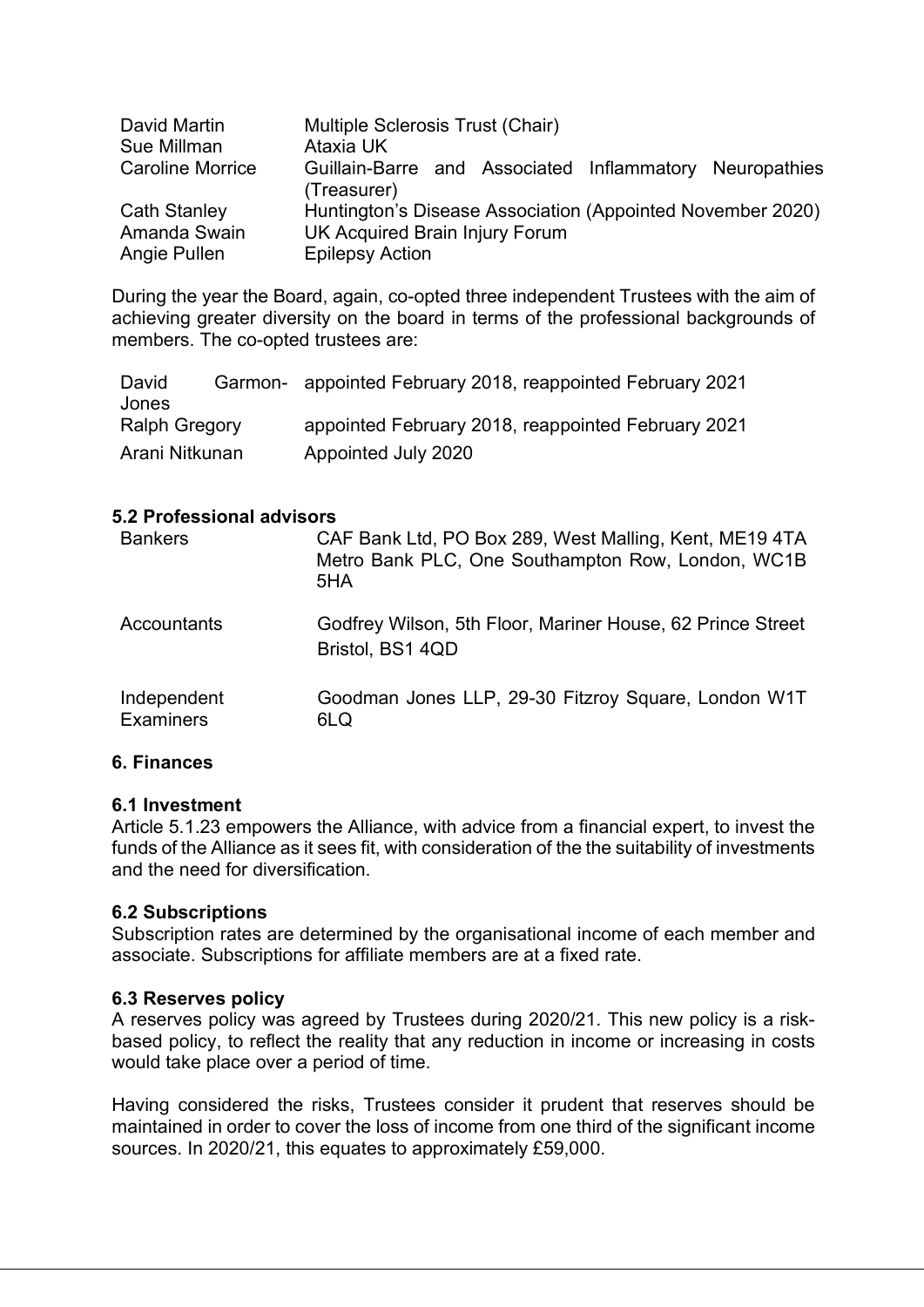At the end of the year cash reserves of £ £125,222were held. This is £66,585 above the level of reserves the trustees calculate are required. Total unrestricted funds totalled £88,486.

# 6.4 Financial position

Income from membership subscriptions decreased by 0.7% in the year to £96,652 (20/20: £96,945). In parallel, the corporate funding has increased from £96,732 to £109,180. We also received charitable donations totalling £2,000. Given the unprecedented impact of the COVID-19 pandemic on voluntary sector income, the Trustees decided to lift the 50% cap on income from corporate membership for three years (until 2023/24).

We received restricted donations from the University Hospital Birmingham Charity to support the NNAG work. Unrestricted funds have however been used to support this work also. We would like to thank the charity for their significant support this year.

We also received generous support from the Brain and Spine Foundation to develop the NeuroLifeNow application. This totalled £5,000.

Overall, there is a surplus of £41,646 (before transfers) on the unrestricted funds (2019/2020 surplus of £9,434) and a deficit of £11,238 (before transfers) on restricted funds (2019/20: deficit of £7,948). This leaves an overall surplus of £30,408 (2019/20: surplus of £1486) for the year.

# 6.5 Trustees' responsibilities statement

The Trustees (who are also directors of The Neurological Alliance for the purposes of company law) are responsible for preparing the Trustees' Annual Report and the financial statements in accordance with applicable law and United Kingdom Accounting Standards (United Kingdom Generally Accepted Accounting Practice).

Company law requires the Trustees to prepare financial statements for each financial year, which give a true and fair view of the state of affairs of the charitable company and of the incoming resources and application of resources, including the income and expenditure, of the charitable company for that period. In preparing these financial statements, the Trustees are required to:

- select suitable accounting policies and then apply them consistently;
- observe the methods and principles in the Charities SORP 2015 (FRS 102);
- make judgements and estimates that are reasonable and prudent;
- state whether applicable UK Accounting Standards have been followed, subject to any material departures disclosed and explained in the financial statements; and
- prepare the financial statements on the going concern basis unless it is inappropriate to presume that the charitable company will continue in operation.

The Trustees are responsible for keeping adequate accounting records that disclose with reasonable accuracy at any time the financial position of the charitable company and enable them to ensure that the financial statements comply with the Companies Act 2006. They are also responsible for safeguarding the assets of the charitable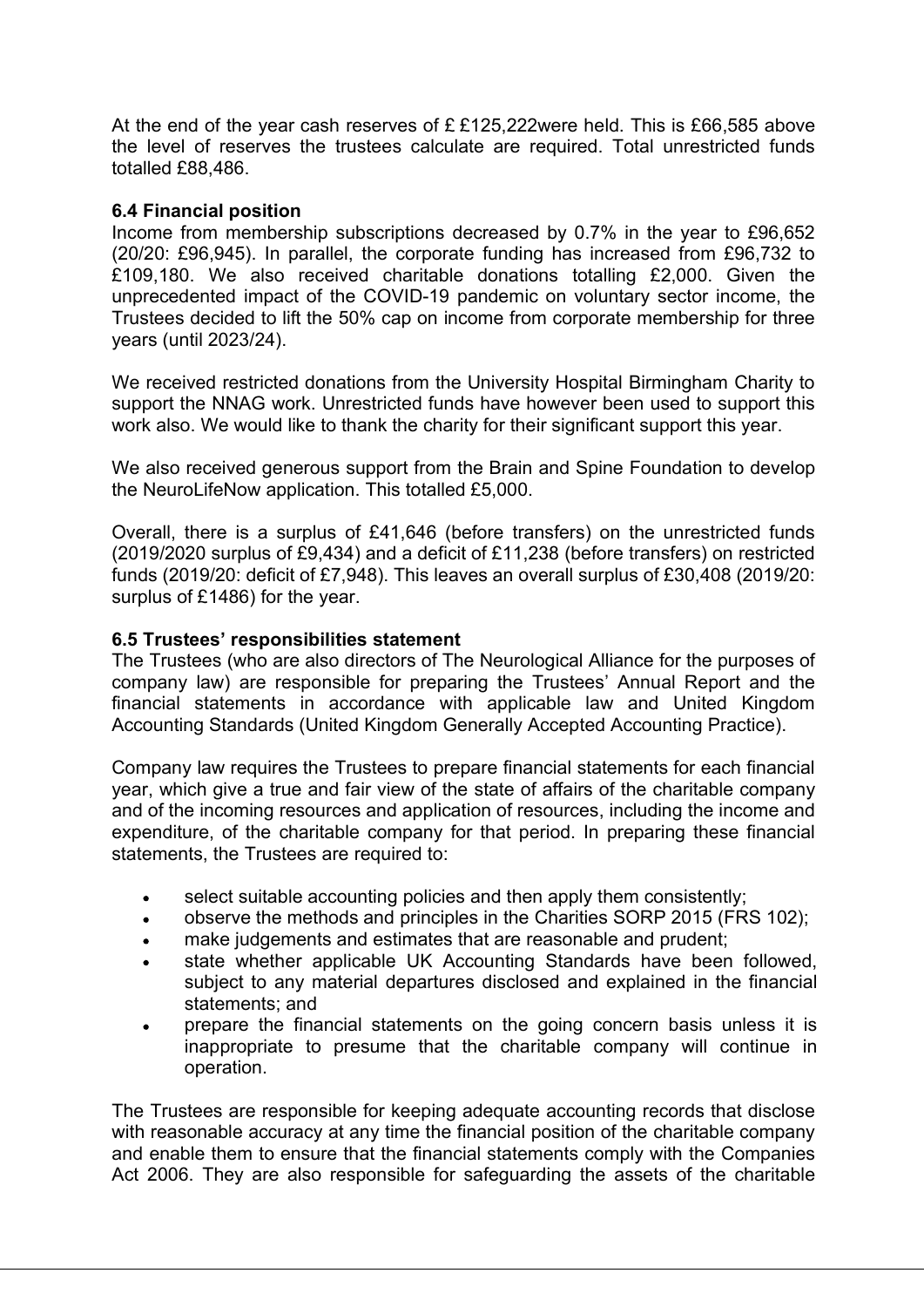company and hence for taking reasonable steps for the prevention and detection of fraud and other irregularities.

In so far as the Trustees are aware:

- there is no relevant information of which the charitable company's independent examiner is unaware; and
- the Trustees have taken all steps that they ought to have taken to make themselves aware of any relevant information and to establish that the independent examiner is aware of that information.

# 6.6 Independent Examiners

At the AGM in November 2020, members agreed to delegate responsibility for selecting The Neurological Alliance 's Independent Examiners for the forthcoming year and 2020-2021 accounts to the Board of Trustees.

The Board decided to appoint Goodman Jones LLP to be our independent examiner for 2020/21.

# 6.7 Small company provisions

This report has been prepared in accordance with the provisions applicable to companies entitled to the small companies exemption.

On behalf of the Board of Trustees

David Martin

David Martin

Chair, Board of Trustees Date: 23-11-21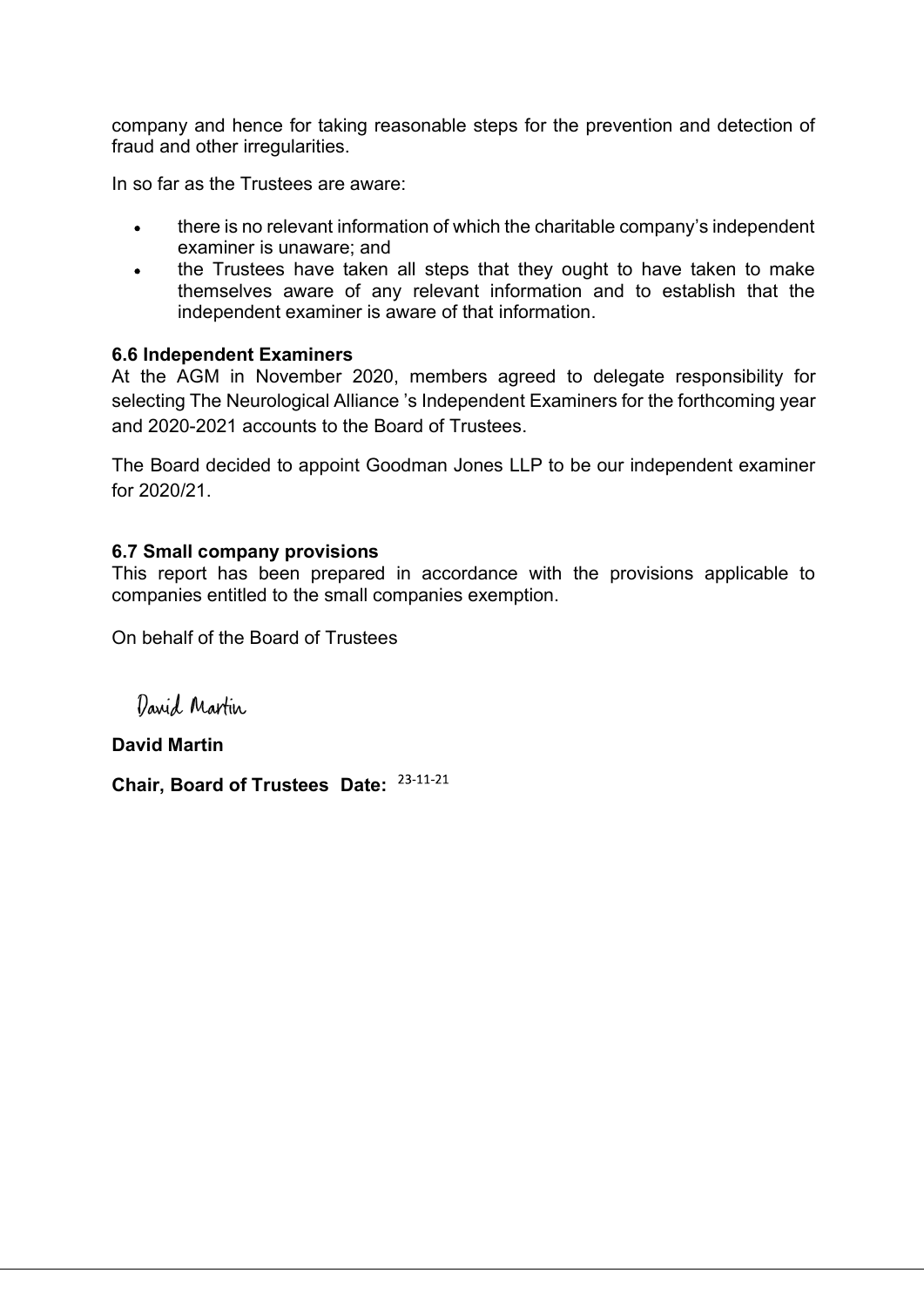### INDEPENDENT EXAMINER'S REPORT

### TO THE TRUSTEES OF THE NEUROLOGICAL ALLIANCE (the 'Charity')

#### YEAR ENDED 30 JUNE 2021

I report to the charity Trustees on my examination of the accounts of the Neurological Alliance for the year ended 30 June 2021.

#### Responsibilities and basis of report

As the Trustees of the Charity (and its directors for the purposes of company law) you are responsible for the preparation of the accounts in accordance with the requirements of the Companies Act 2006 ('the 2006 Act').

Having satisfied myself that the accounts of the Charity are not required to be audited under Part 16 of the 2006 Act and are eligible for independent examination, I report in respect of my examination of the Charity's accounts carried out under section 145 of the Charities Act 2011 ('the 2011 Act'). In carrying out my examination I have followed the Directions given by the Charity Commission under section 145(5)(b) of the 2011 Act.

#### Independent examiner's statement

I have completed my examination. I can confirm that no matters have come to my attention in connection with the examination giving me cause to believe:

- 1. accounting records were not kept in respect of the company as required by section 386 of the 2006 Act; or
- 2. the accounts do not accord with those records; or
- 3. the accounts do not comply with the accounting requirements of section 396 of the 2006 Act other than any requirement that the accounts give a 'true and fair view' which is not a matter considered as part of an independent examination; or
- 4. the accounts have not been prepared in accordance with the methods and principles of the Statement of Recommended Practice for accounting and reporting by charities [applicable to charities preparing their accounts in accordance with the Financial Reporting Standard applicable in the UK and Republic of Ireland (FRS 102)].

I have no concerns and have come across no other matters in connection with the examination to which attention should be drawn in this report in order to enable a proper understanding of the accounts to be reached.

This report is made solely to the Charity's Trustees, as a body, in accordance with Part 4 of the Charities (Accounts and Reports) Regulations 2008. My work has been undertaken so that I might state to the Charity's Trustees those matters I am required to state to them in an Independent Examiner's Report and for no other purpose. To the fullest extent permitted by law, I do not accept or assume responsibility to anyone other than the Charity and the Charity's Trustees as a body, for my work or for this report.

Martin Bailey, FCA Goodman Jones LLP Chartered Accountants 29-30 Fitzroy Square London W1T 6LQ Dated: 23-11-21

Martin Bailey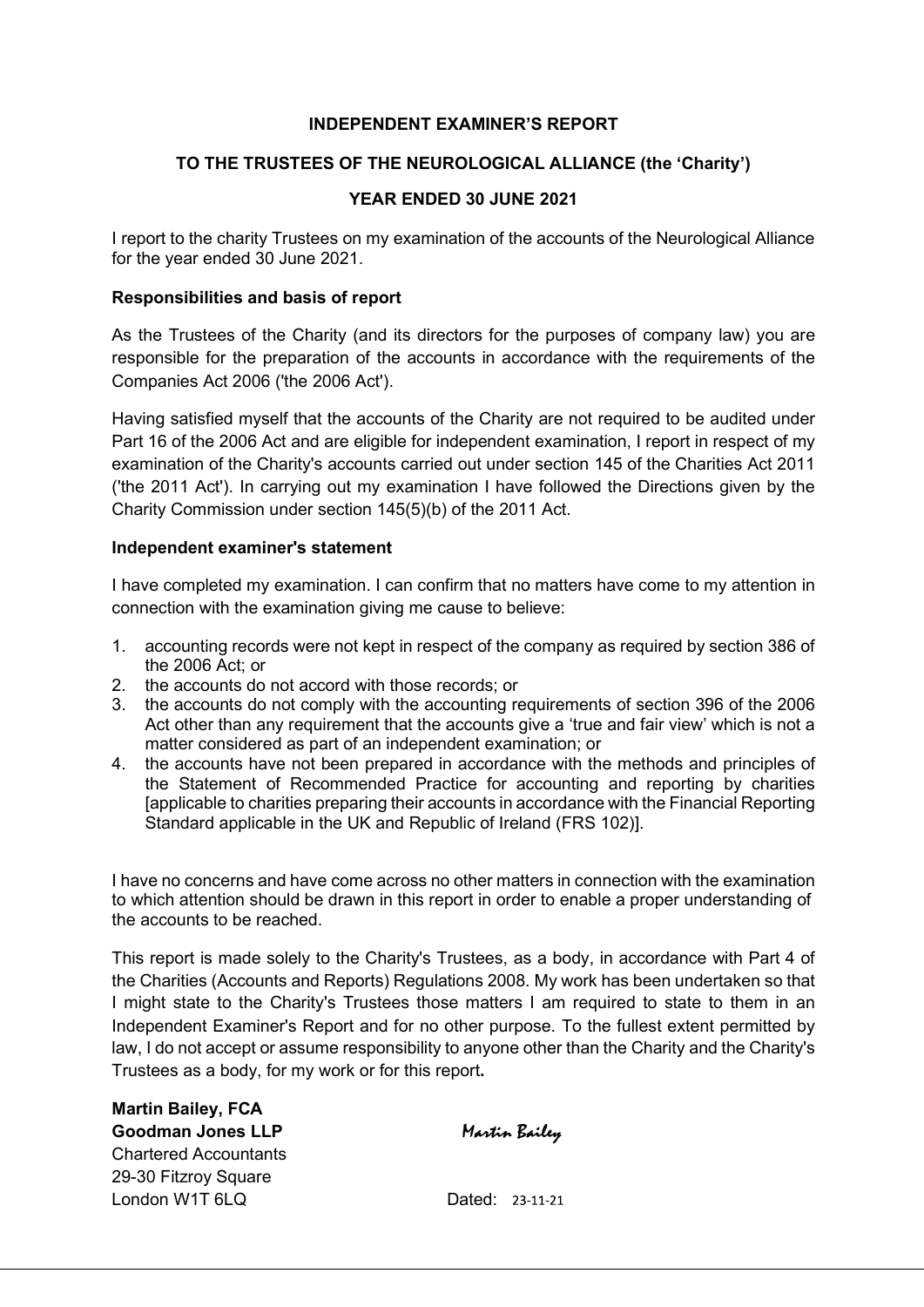# STATEMENT OF FINANCIAL ACTIVITIES (INCORPORATING THE INCOME AND EXPENDITURE ACCOUNT)

## YEAR ENDED 30 JUNE 2021

|                                                        |                              | <b>Unrestricted</b><br><b>Funds</b> | <b>Restricted</b><br><b>Funds</b> | <b>Total Funds</b><br>2021 | <b>Total Funds</b><br>2020 |
|--------------------------------------------------------|------------------------------|-------------------------------------|-----------------------------------|----------------------------|----------------------------|
|                                                        | <b>Note</b>                  | £                                   | £                                 | £                          | £                          |
| <b>INCOME AND</b><br><b>ENDOWMENTS FROM:</b>           |                              |                                     |                                   |                            |                            |
| Donations and legacies<br><b>Charitable activities</b> | 3<br>$\overline{\mathbf{4}}$ | 500<br>210,832                      | 12,500                            | 500<br>223,332             | 2,000<br>218,677           |
| Investments                                            | 5                            | 7                                   |                                   | 7                          | 536                        |
| <b>TOTAL</b>                                           |                              | 211,339                             | 12,500                            | 223,839                    | 221,213                    |
| <b>EXPENDITURE ON:</b>                                 |                              |                                     |                                   |                            |                            |
| Raising funds<br>Charitable activities                 |                              | 5,857<br>163,836                    | 23,738                            | 5,857<br>187,574           | 8,962<br>210,765           |
| <b>TOTAL</b>                                           | 6                            | 169,693                             | 23,738                            | 193,431                    | 219,727                    |
| <b>NET EXPENDITURE</b>                                 |                              |                                     |                                   |                            |                            |
| <b>BEFORE TRANSFERS</b><br>Transfers between Funds 14  |                              | 41,646<br>(16, 763)                 | (11, 238)<br>16,763               | 30,408                     | 1,486                      |
| <b>NET MOVEMENT IN</b>                                 |                              |                                     |                                   |                            |                            |
| <b>FUNDS</b>                                           |                              | 24,883                              | 5,525                             | 30,408                     | 1,486                      |
| <b>RECONCILIATION OF</b><br><b>FUNDS:</b>              |                              |                                     |                                   |                            |                            |
| Total funds brought forward                            |                              | 88,186                              | 3,640                             | 91,826                     | 90,340                     |
| Net movement in funds                                  |                              | 24,883                              | 5,525                             | 30,408                     | 1,486                      |
| <b>TOTAL FUNDS</b><br><b>CARRIED FORWARD</b>           |                              | 113,069                             | 9,165                             | 122,234                    | 91,826                     |
|                                                        |                              |                                     |                                   |                            |                            |

The Statement of Financial Activities includes all gains and losses recognised in the year.

All income and expenditure derives from continuing activities.

The notes below part of these financial statements.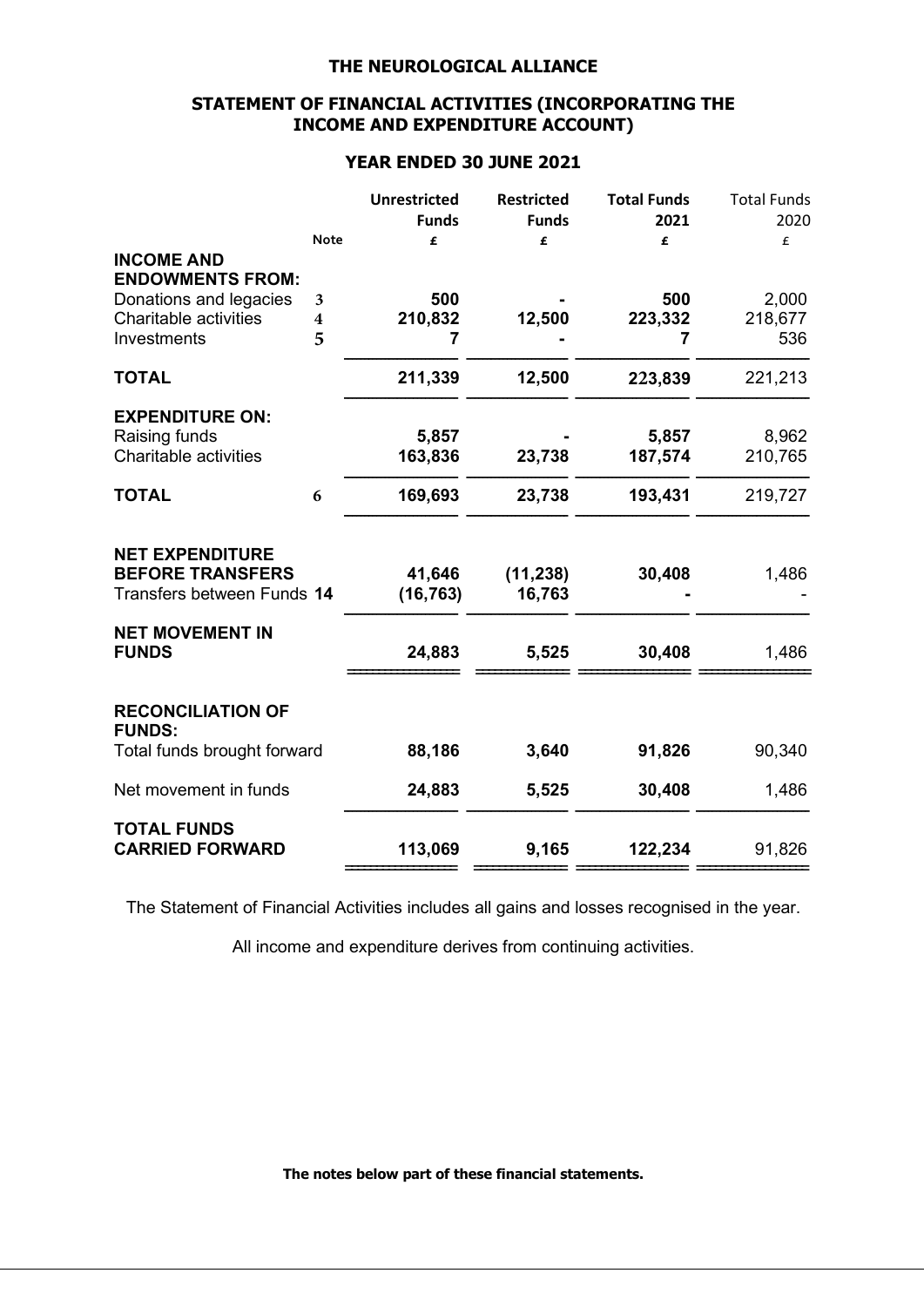#### BALANCE SHEET

#### 30 JUNE 2021

|                                                  |             | 2021      |         | 2020    |  |
|--------------------------------------------------|-------------|-----------|---------|---------|--|
|                                                  | <b>Note</b> | £         | £       | £       |  |
| <b>FIXED ASSETS</b><br>Tangible assets           | 11          |           | 999     | 1,694   |  |
| <b>CURRENT ASSETS</b>                            |             |           |         |         |  |
| <b>Debtors</b>                                   | 12          | 56,265    |         | 36,394  |  |
| Cash at bank and in hand                         |             | 80,405    |         | 60,824  |  |
|                                                  |             | 136,670   |         | 97,218  |  |
| <b>CREDITORS: Amounts falling due within one</b> |             |           |         |         |  |
| year                                             | 13          | (15, 435) |         | (7,086) |  |
| <b>NET CURRENT ASSETS</b>                        |             |           | 121,235 | 90,132  |  |
|                                                  |             |           |         |         |  |
| <b>NET ASSETS</b>                                |             |           | 122,234 | 91,826  |  |
|                                                  |             |           |         |         |  |
| <b>CHARITY FUNDS</b>                             |             |           |         |         |  |
| Restricted income funds                          | 14          |           | 9,165   | 3,640   |  |
| Unrestricted income funds                        | 14          |           | 113,069 | 88,186  |  |
| <b>TOTAL FUNDS</b>                               |             |           | 122,234 | 91,826  |  |
|                                                  |             |           |         |         |  |

The Charity was entitled to exemption from audit under section 477 of the Companies Act 2006. The members have not required the company to obtain an audit for the year in question in accordance with section 476 of Companies Act 2006.

The Trustees acknowledge their responsibilities for complying with the requirements of the Act with respect to accounting records and preparation of financial statements.

The financial statements have been prepared in accordance with the provisions applicable to entities subject to the small companies regime.

The financial statements were approved and authorised for issue by the Trustees on and signed on their behalf, by:

David Martin

David Martin Chair, Board of Trustees

Date: 23-11-21

Company Registration Number: 02939840

The notes below part of these financial statements.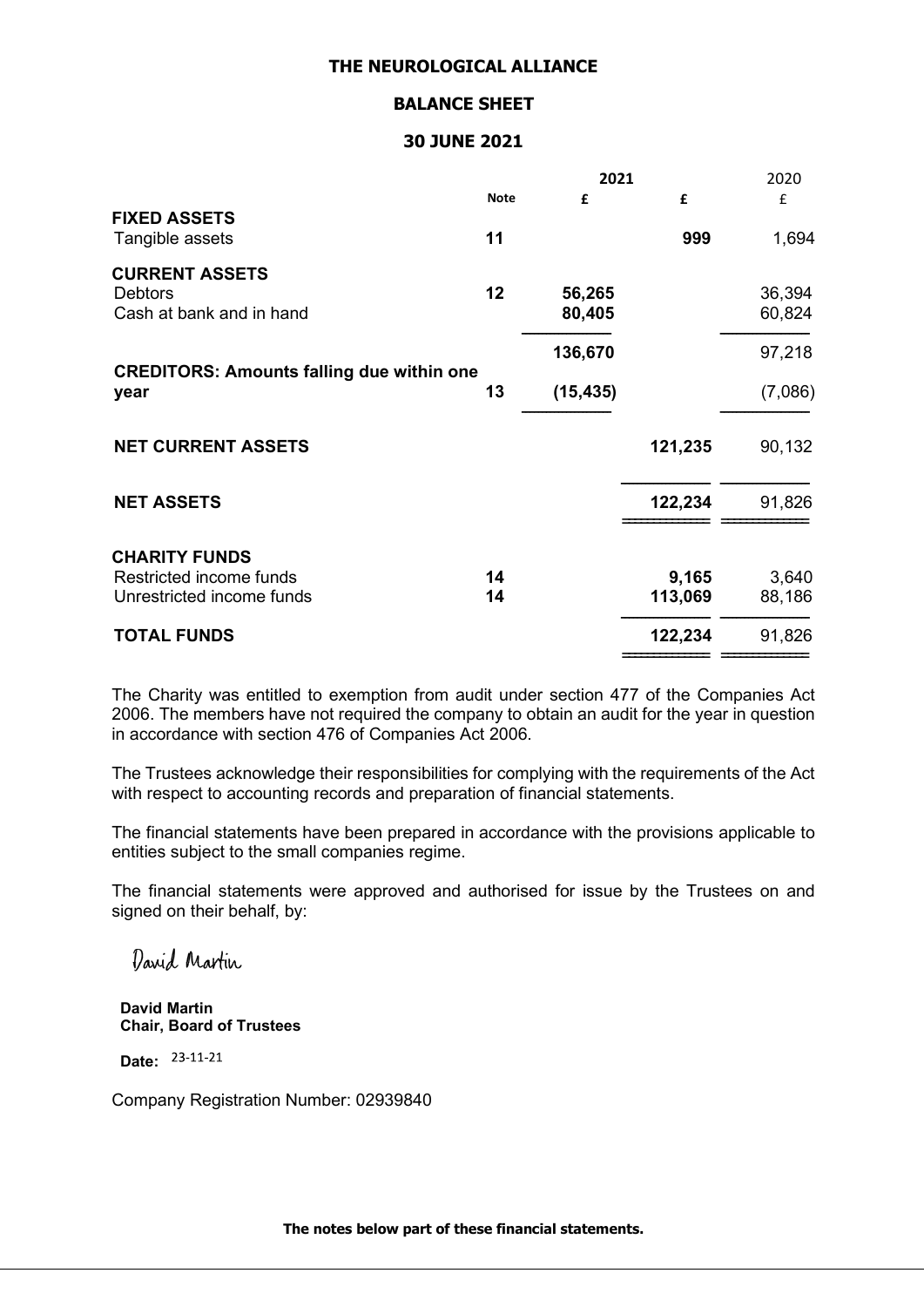### NOTES TO THE FINANCIAL STATEMENTS

### YEAR ENDED 30 JUNE 2021

#### 1. GENERAL INFORMATION

The Neurological Alliance is a registered charity and company limited by guarantee. Its charitable objects are set out in the Trustees' Report. Its registered office address is The Junction, Station Road, Watford, WD17 1EU

### 2. ACCOUNTING POLICIES

#### 2.1 Basis of preparation of financial statements

The financial statements have been prepared in accordance with the Charities SORP (FRS 102) - Accounting and Reporting by Charities: Statement of Recommended Practice applicable to charities preparing their accounts in accordance with the Financial Reporting Standard applicable in the UK and Republic of Ireland (FRS 102) (effective 1 January 2019), the Financial Reporting Standard applicable in the UK and Republic of Ireland (FRS 102) and the Companies Act 2006.

The financial statements are prepared on the going concern basis under the historical cost convention, modified to include certain items at fair value. The financial statements are presented in sterling which is the functional currency of the charitable company and rounded to the nearest  $f$ .

The Neurological Alliance meets the definition of a public benefit entity under FRS 102. Assets and liabilities are initially recognised at historical cost or transaction value unless otherwise stated in the relevant accounting policy.

#### 2.2 Company status

The Charity is a company limited by guarantee. The members of the company are the Trustees named on page 1. In the event of the Charity being wound up, the liability in respect of the guarantee is limited to £10 per member of the Charity.

#### 2.3 Going concern

The Trustees have assessed whether the use of the going concern assumption is appropriate in preparing these accounts and are of the opinion that the Charity will have sufficient resources to meet its liabilities as they fall due. The Trustees have made this assessment in respect of a period of one year from the date of approval of these accounts. The Trustees of the Charity have concluded that there are no material uncertainties related to events or conditions that may cast significant doubt on the ability of the Charity to continue as a going concern.

### 2.4 Fund accounting

General funds are unrestricted funds which are available for use at the discretion of the Trustees in furtherance of the general objectives of the Charity and which have not been designated for other purposes.

Restricted funds are funds which are to be used in accordance with specific restrictions imposed by donors or which have been raised by the Charity for particular purposes. The costs of raising and administering such funds are charged against the specific fund. The aim and use of each restricted fund is set out in the notes to the financial statements.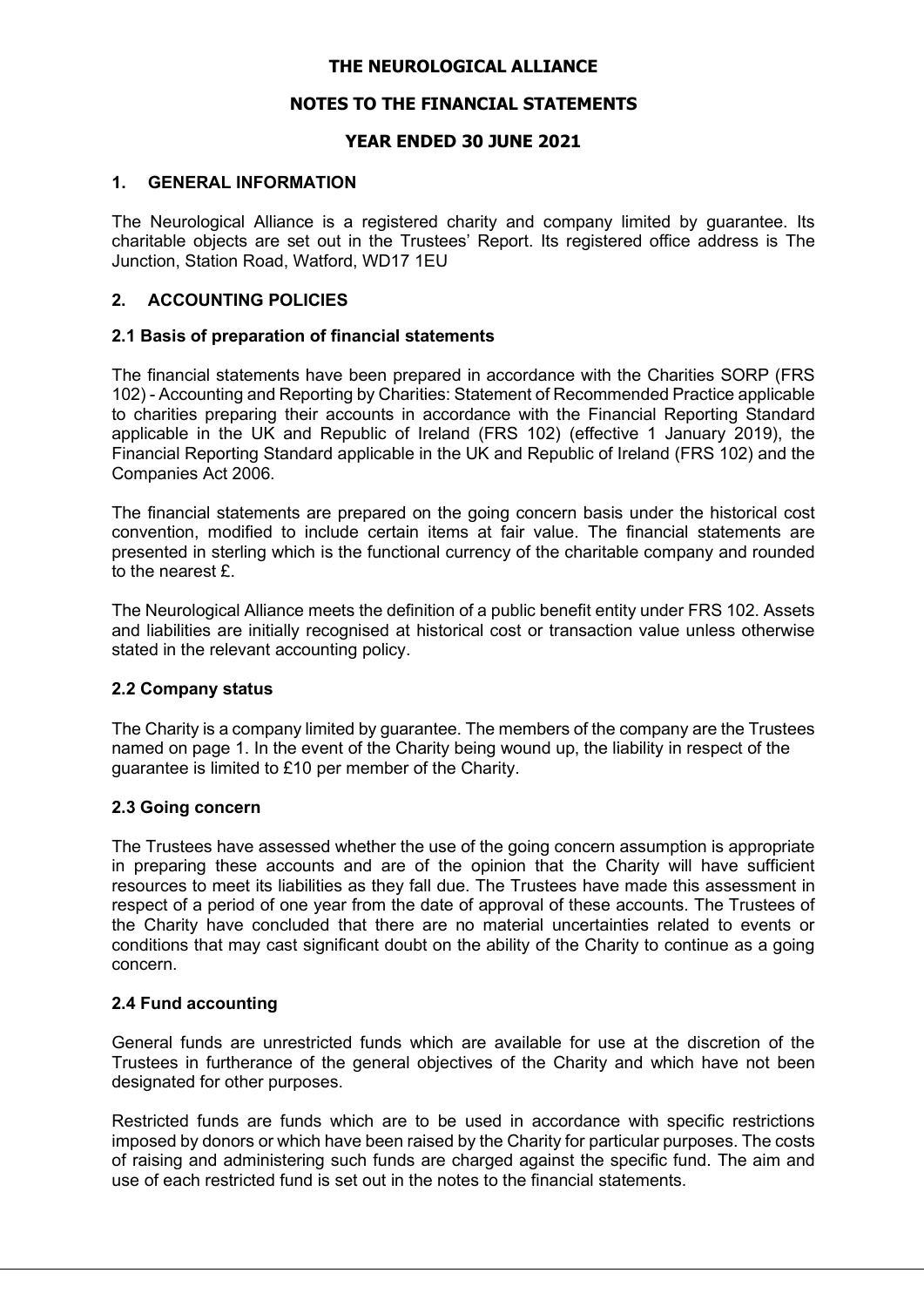# NOTES TO THE FINANCIAL STATEMENTS

# YEAR ENDED 30 JUNE 2021

### 2. ACCOUNTING POLICIES (continued)

#### 2.5 Income

All income is recognised once the Charity has entitlement to the income, it is probable that the income will be received, and the amount of income receivable can be measured reliably.

The following specific policies are applied to particular categories of income:

Subscription income is invoiced in line with the financial year and recognised in the period to which it relates.

Corporate support represents amounts invoiced in the year.

Donated services or facilities are recognised when the Charity has control over the item, any conditions associated with the donated item have been met, the receipt of economic benefit from the use of the Charity of the item is probable and that economic benefit can be measured reliably.

On receipt, donated professional services and donated facilities are recognised on the basis of the value of the gift to the Charity which is the amount the Charity would have been willing to pay to obtain services or facilities of equivalent economic benefit on the open market; a corresponding amount is then recognised in expenditure in the period of receipt.

Income tax recoverable in relation to donations received under Gift Aid or deeds of covenant is recognised at the time of the donation.

Income tax recoverable in relation to investment income is recognised at the time the investment income is receivable.

### 2.6 Interest receivable

Interest on funds held on deposit is included when receivable and the amount can be measured reliably by the Charity; this is normally upon notification of the interest paid or payable by the Bank.

### 2.7 Expenditure

Expenditure is recognised once there is a legal or constructive obligation to transfer economic benefit to a third party, it is probable that a transfer of economic benefits will be required in settlement and the amount of the obligation can be measured reliably. Expenditure is classified by activity. The costs of each activity are made up of the total of direct costs and shared costs, including support costs involved in undertaking each activity. Direct costs attributable to a single activity are allocated directly to that activity. Shared costs which contribute to more than one activity and support costs which are not attributable to a single activity are apportioned between those activities on a basis consistent with the use of resources. Central staff costs are allocated on the basis of time spent, and depreciation charges allocated on the portion of the asset's use.

Support costs are those costs incurred directly in support of expenditure on the objects of the Charity. Governance costs are those incurred in connection with administration of the Charity and compliance with constitutional and statutory requirements.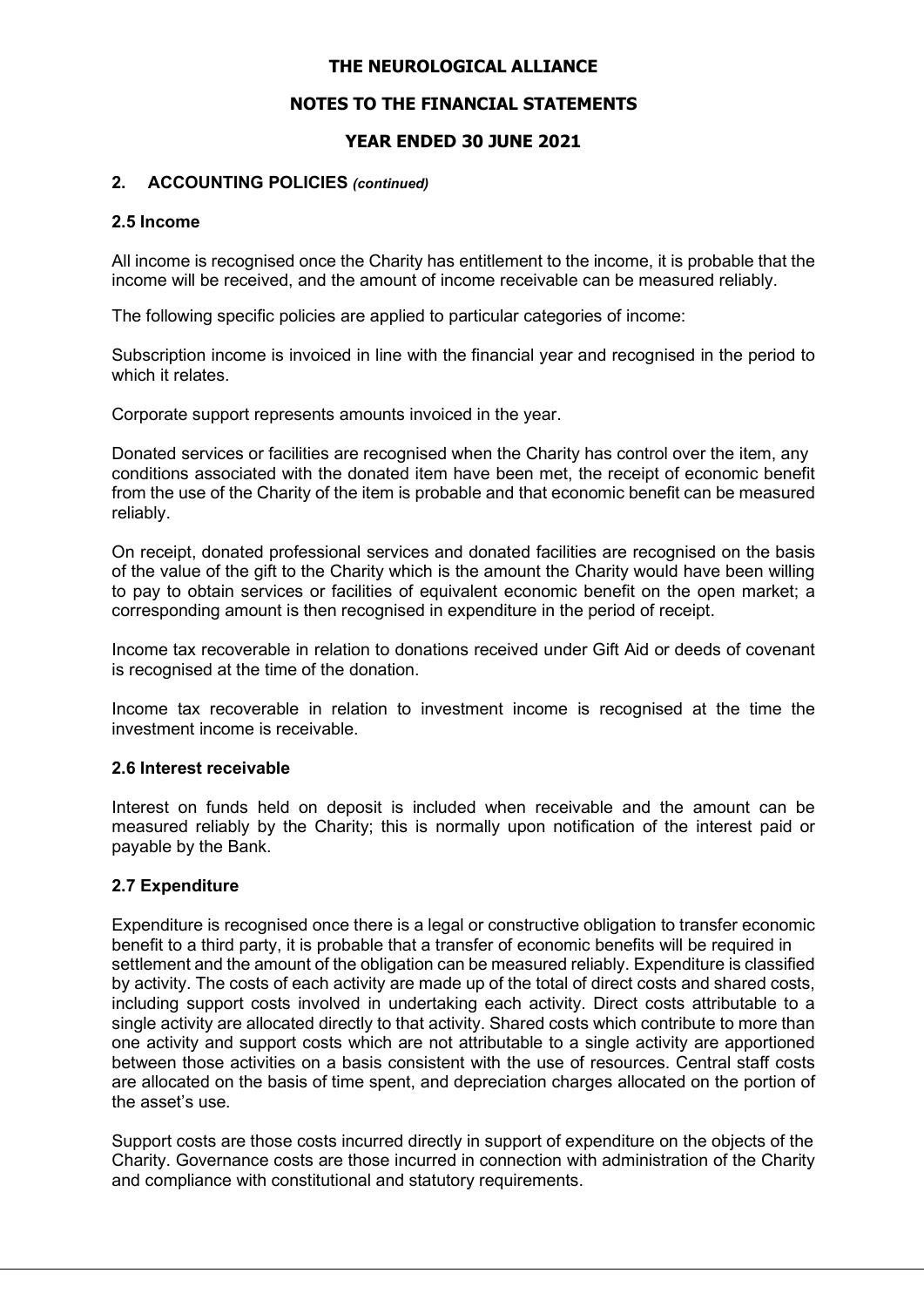# NOTES TO THE FINANCIAL STATEMENTS

# YEAR ENDED 30 JUNE 2021

Costs of generating funds are costs incurred in attracting voluntary income, and those incurred in trading activities that raise funds. All expenditure is inclusive of irrecoverable VAT.

### 2.8 Operating leases

Rentals under operating leases are charged to the Statement of Financial Activities incorporating Income and Expenditure Account on a straight-line basis over the lease term.

#### 2.9 Tangible fixed assets and depreciation

A review for impairment of a fixed asset is carried out if events or changes in circumstances indicate that the carrying value of any fixed asset may not be recoverable. Shortfalls between the carrying value of fixed assets and their recoverable amounts are recognised as impairments. Impairment losses are recognised in the Statement of Financial Activities incorporating Income and Expenditure Account.

Tangible fixed assets are carried at cost, net of depreciation and any provision for impairment. Depreciation is provided at rates calculated to write off the cost of fixed assets, less their estimated residual value, over their expected useful lives on the following bases:

Office equipment - 3 years straight line

#### 2.10 Debtors

Trade and other debtors are recognised at the settlement amount after any trade discount offered. Prepayments are valued at the amount prepaid net of any trade discounts due.

### 2.11 Cash at Bank and in hand

Cash at bank and in hand includes cash and short term highly liquid investments with a short maturity of three months or less from the date of acquisition or opening of the deposit or similar account.

#### 2.12 Liabilities and provisions

Liabilities are recognised when there is an obligation at the Balance Sheet date as a result of a past event, it is probable that a transfer of economic benefit will be required in settlement, and the amount of the settlement can be estimated reliably. Liabilities are recognised at the amount that the Charity anticipates it will pay to settle the debt or the amount it has received as advanced payments for the goods or services it must provide. Provisions are measured at the best estimate of the amounts required to settle the obligation. Where the effect of the time value of money is material, the provision is based on the present value of those amounts, discounted at the pre-tax discount rate that reflects the risks specific to the liability. The unwinding of the discount is recognised within interest payable and similar charges.

### 2.13 Financial instruments

The Charity only has financial assets and financial liabilities of a kind that qualify as basic financial instruments. Basic financial instruments are initially recognised at transaction value and subsequently measured at their settlement value with the exception of bank loans which are subsequently measured at amortised cost using the effective interest method.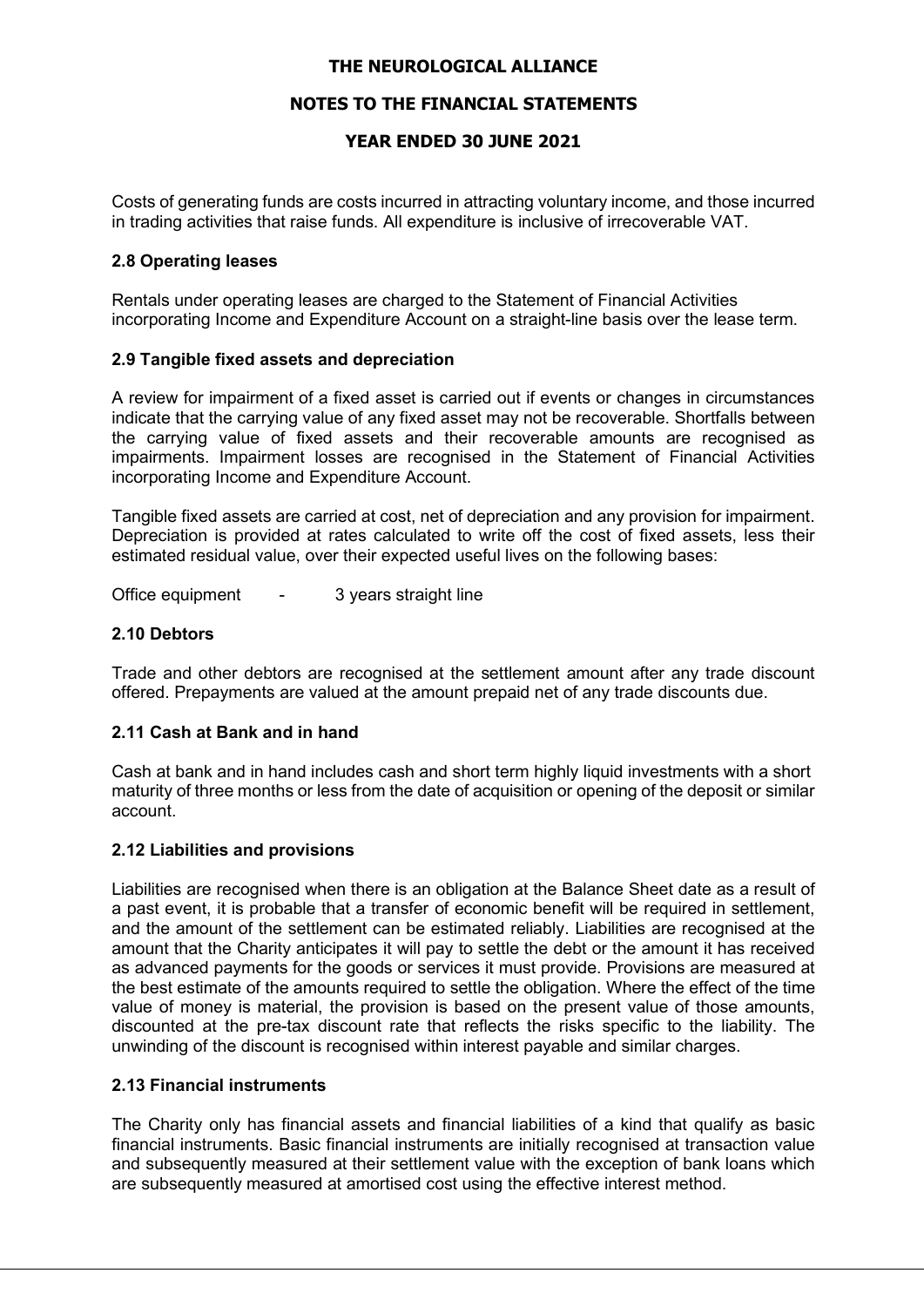# NOTES TO THE FINANCIAL STATEMENTS

# YEAR ENDED 30 JUNE 2021

### 2. ACCOUNTING POLICIES (continued)

#### 2.14 Pensions

The Charity operates a defined contribution pension scheme and the pension charge represents the amounts payable by the Charity to the fund in respect of the year.

#### 2.15 Critical accounting estimates and areas of judgement

In the application of the Charity's accounting policies, the Trustees are required to make judgements, estimates and assumptions about the carrying amount of assets and liabilities that are not readily apparent from other sources. The estimates and associated assumptions are based on historical experience and other factors that are considered to be relevant. Actual results may differ from these estimates.

The estimates and underlying assumptions are reviewed on an ongoing basis. Revisions to accounting estimates are recognised in the period in which the estimate is revised where the revision affects only that period, or in the period of the revision and future periods where the revision affects both current and future periods.

In the opinion of the Trustees, there are no significant areas of estimation, uncertainty and critical judgements in applying accounting policies that have significant effect on the amounts recognised in the financial statements.

# 3. INCOME FROM DONATIONS AND LEGACIES

| Donations  | <b>Unrestricted Restricted Total Funds Total Funds</b><br><b>Funds</b><br>£<br>500 | <b>Funds</b><br>£ | 2021<br>£<br>500 | 2020<br>£<br>2,000 |
|------------|------------------------------------------------------------------------------------|-------------------|------------------|--------------------|
|            | 500                                                                                |                   | 500              | 2,000              |
| Total 2020 | 2,000                                                                              |                   | 2,000            |                    |

### 4. INCOME FROM CHARITABLE ACTIVITIES

|                                                       | <b>Unrestricted</b><br><b>Funds</b><br>£ | <b>Funds</b><br>£ | <b>Restricted Total Funds Total Funds</b><br>2021<br>£ | 2020<br>£                  |
|-------------------------------------------------------|------------------------------------------|-------------------|--------------------------------------------------------|----------------------------|
| <b>Corporate Support</b><br>Subscriptions<br>Projects | 109,180<br>96,652<br>5,000               | 12,500            | 109,180<br>96,652<br>17,500                            | 96,732<br>96,945<br>25,000 |
|                                                       | 210,832                                  | 12,500            | 223,332                                                | 218,677                    |
| <b>Total 2020</b>                                     | 193,677                                  | 25,000            | 218,677                                                |                            |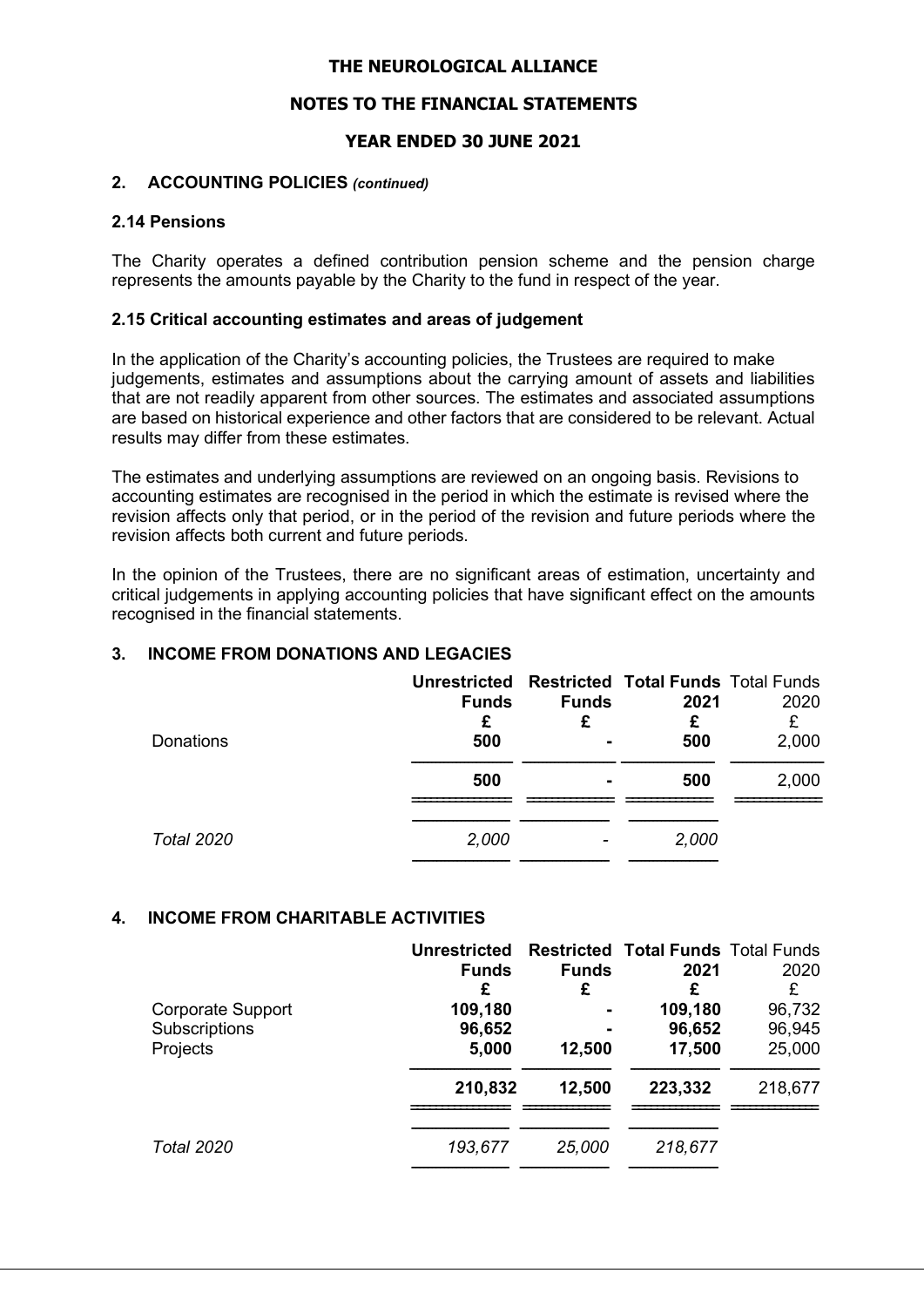# NOTES TO THE FINANCIAL STATEMENTS

### YEAR ENDED 30 JUNE 2021

### 5. INVESTMENT INCOME

|                 | <b>Unrestricted Restricted Total Funds Total Funds</b><br><b>Funds</b> | <b>Funds</b>   | 2021 | 2020 |
|-----------------|------------------------------------------------------------------------|----------------|------|------|
| Interest income |                                                                        | $\blacksquare$ |      | 536  |

# 6. ANALYSIS OF EXPENDITURE BY EXPENDITURE TYPE

|                                                         | <b>Staff Costs Depreciation</b><br>£ | £   | <b>Other</b><br>costs<br>£ | <b>Total Funds Total Funds</b><br>2021<br>£ | 2020<br>£        |
|---------------------------------------------------------|--------------------------------------|-----|----------------------------|---------------------------------------------|------------------|
| Expenditure on raising<br>voluntary income              | 4,048                                | 69  | 1,740                      | 5,857                                       | 8,962            |
| <b>Costs of raising</b><br>funds                        | 4,048                                | 69  | 1,740                      | 5,857                                       | 8,962            |
| <b>Policy Development</b><br><b>Members' Activities</b> | 48,579<br>36,435                     | 278 | 43,064<br>4,500            | 91,921<br>40,935                            | 89,871<br>36,738 |
| Support costs                                           | 33,736                               | 208 | 5,415                      | 39,359                                      | 53,469           |
| <b>Charitable activities</b>                            | 118,750                              | 486 | 52,979                     | 172,215                                     | 180,078          |
| <b>Expenditure on</b><br>governance                     | 12,146                               | 140 | 3,073                      | 15,359                                      | 30,687           |
|                                                         | 134,944                              | 695 | 57,792                     | 193,431                                     | 219,727          |
| <b>Total 2020</b>                                       | 137,610                              | 800 | 81,317                     | 219,727                                     |                  |

Expenditure on charitable activities attributable to unrestricted funds was £166,693 (2020: £184,304) and £23,738 (2020: £32,948) was attributable to restricted funds. All expenditure on raising funds was attributable to unrestricted funds in both the current and prior years.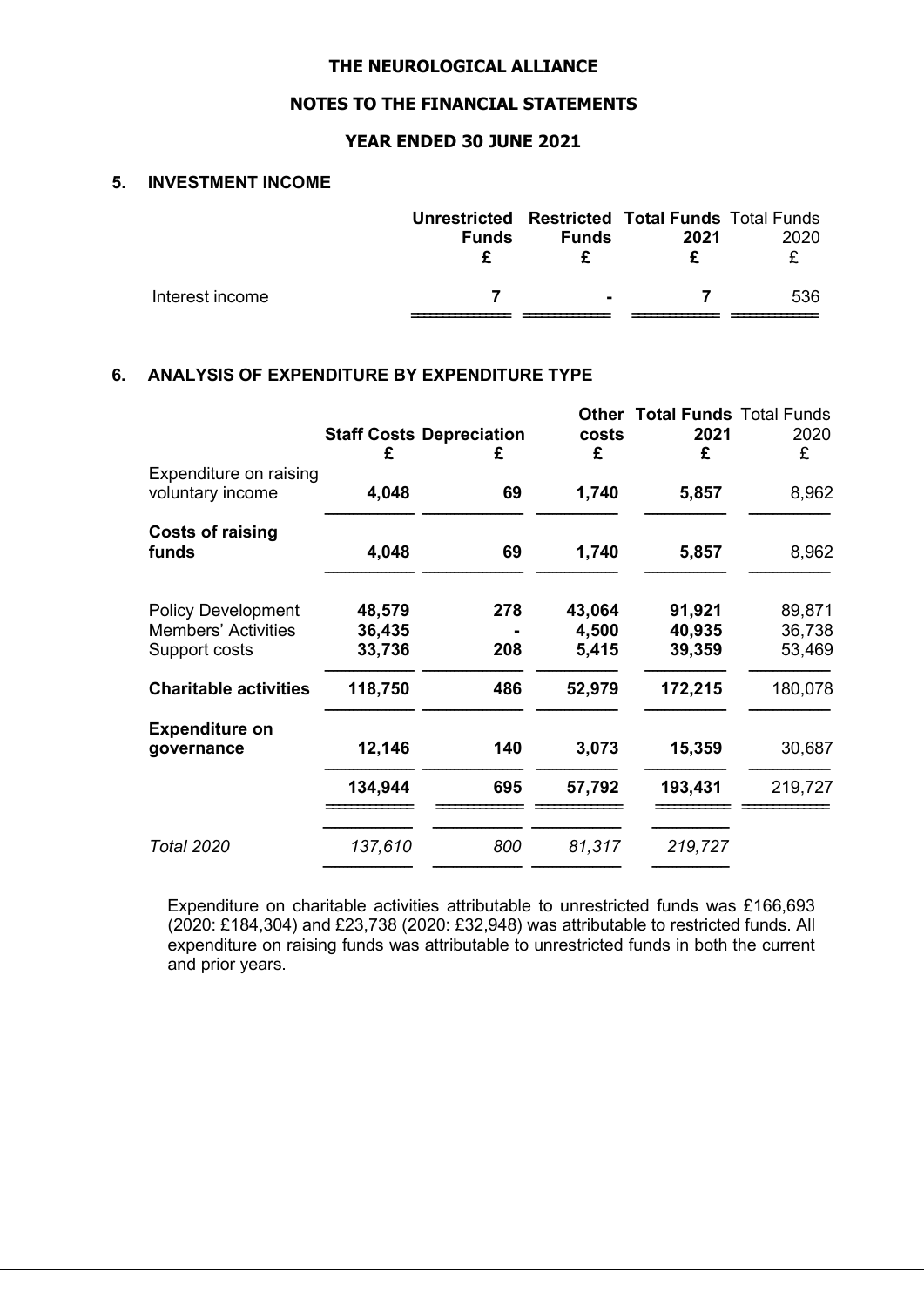# NOTES TO THE FINANCIAL STATEMENTS

# YEAR ENDED 30 JUNE 2021

# 7. DIRECT COSTS

|                           | <b>Policy</b>                     | <b>Members</b> |         |                   |
|---------------------------|-----------------------------------|----------------|---------|-------------------|
|                           | Development Activities Total 2021 |                |         | <b>Total 2020</b> |
|                           | £                                 | £              | £       | £                 |
| Project costs             | 37,538                            | 1,956          | 39,494  | 37,621            |
| Meeting costs             | (200)                             | (200)          | (400)   | 3,670             |
| Office and property costs | 1,271                             |                | 1,271   |                   |
| Legal & professional      | 4,455                             | 2,744          | 7,199   |                   |
| Wages and salaries        | 42,854                            | 32,140         | 74,994  | 75,325            |
| National insurance        | 3,025                             | 2,269          | 5,294   | 5,486             |
| Pension cost              | 2,701                             | 2,025          | 4,726   | 4,507             |
| Depreciation              | 278                               |                | 278     |                   |
| <b>Total 2021</b>         | 91,922                            | 40,934         | 132,856 | 126,609           |
| <b>Total 2020</b>         | 89,871                            | 36,738         | 126,609 |                   |
|                           |                                   |                |         |                   |

# 8. SUPPORT COSTS

|                             |                    |            | <b>Policy</b><br>and |              |        |
|-----------------------------|--------------------|------------|----------------------|--------------|--------|
|                             | <b>Fundraising</b> |            | <b>Members</b>       | <b>Total</b> | Total  |
|                             | costs              | Governance | <b>Activities</b>    | 2021         | 2020   |
|                             | £                  | £          | £                    | £            | £      |
| Project costs               | 278                | 555        | 1,112                | 1,945        | 574    |
| Subscriptions               | 422                | 422        | 562                  | 1,406        | 274    |
| Post, printing and          |                    |            |                      |              |        |
| stationery                  | 25                 | 49         | 74                   | 148          | 206    |
| Property costs              | 39                 | 78         | 117                  | 234          | 8,396  |
| <b>Bank charges</b>         | 8                  | 16         | 23                   | 47           | 61     |
| Insurance                   | 139                | 278        | 416                  | 833          | 1,260  |
| <b>Recruitment and</b>      |                    |            |                      |              |        |
| training                    | 30                 | 29         | 317                  | 376          | 7,361  |
| ICO registration            |                    |            |                      |              | 40     |
| Trustee meetings and        |                    |            |                      |              |        |
| <b>AGM</b>                  |                    | 47         |                      | 47           | 5,502  |
| Accountancy and             |                    |            |                      |              |        |
| payroll                     | 370                | 739        | 1478                 | 2,587        | 5,480  |
| Legal Fees                  | 25                 | 50         | 100                  | 175          | 4,210  |
| Marketing                   | 405                | 810        | 1,216                | 2,431        | 4,187  |
| <b>Fundraising expenses</b> |                    |            |                      |              | 2,475  |
| Wages and salaries          | 4,048              | 12,146     | 33,735               | 49,929       | 52,291 |
| Depreciation                | 68                 | 140        | 209                  | 417          | 800    |
|                             |                    |            |                      |              |        |
| <b>Total 2021</b>           | 5,857              | 15,359     | 39,359               | 60,575       | 93,117 |
|                             |                    |            |                      |              |        |
| <b>Total 2020</b>           | 8,962              | 30,687     | 53,469               | 93,117       |        |
|                             |                    |            |                      |              |        |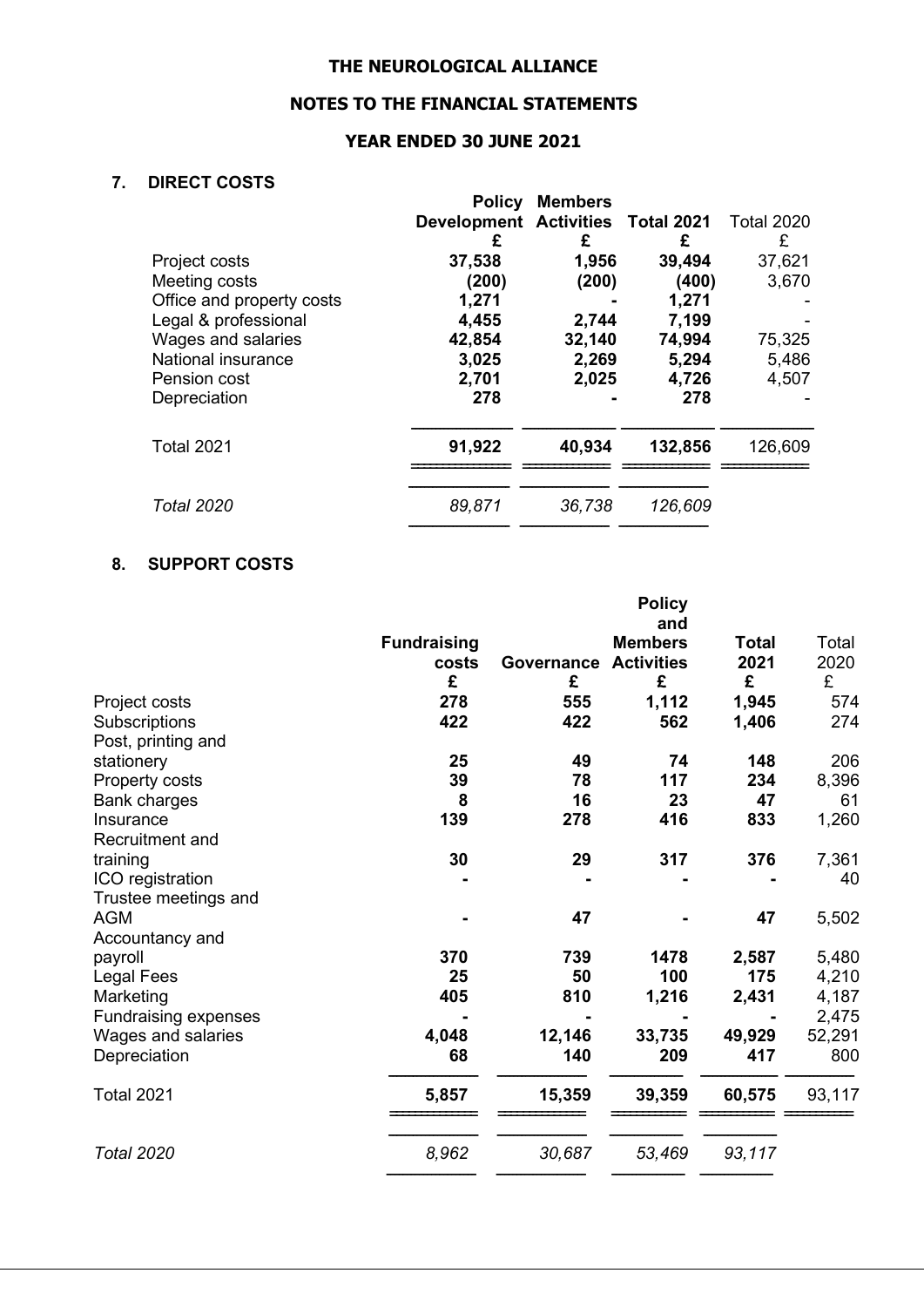#### NOTES TO THE FINANCIAL STATEMENTS

### YEAR ENDED 30 JUNE 2021

#### 9. GOVERNANCE COSTS

| <b>Unrestricted</b> | <b>Funds</b>   | 2021   | 2020                                      |
|---------------------|----------------|--------|-------------------------------------------|
| £                   |                |        | £                                         |
| 3,073               | $\blacksquare$ | 3,073  | 14,014                                    |
| 12,146              | $\blacksquare$ | 12,146 | 16,513                                    |
| 140                 |                | 140    | 160                                       |
| 15,359              |                | 15,359 | 30,687                                    |
|                     | <b>Funds</b>   |        | <b>Restricted Total Funds Total Funds</b> |

#### 10. NET INCOME/(EXPENDITURE)

| This is stated after charging:         |       |       |
|----------------------------------------|-------|-------|
|                                        | 2021  | 2020  |
|                                        | £     |       |
| Depreciation of tangible fixed assets: |       |       |
| owned by the charity<br>$\sim 10^{-1}$ | 695   | 800   |
| Independent examination fee            | 1,800 | 1,800 |
|                                        |       |       |

 During the year, no Trustees received any remuneration (2020 - £NIL). During the year, no Trustees received any benefits in kind (2020 - £NIL). During the year, no Trustees received any reimbursement of expenses (2020 - £NIL).

# 11. STAFF COSTS

#### Staff costs were as follows:

|                       | 2021    | 2020    |
|-----------------------|---------|---------|
|                       | £       |         |
| Wages and salaries    | 119,039 | 121,492 |
| Social security costs | 8,403   | 8,849   |
| Other pension costs   | 7,502   | 7,269   |
|                       | 134,944 | 137,610 |
|                       |         |         |

2021 2020

The average number of persons employed by the Charity during the year was as follows:

|           | 2021 | 2020 |
|-----------|------|------|
| Employees | No.  | No.  |
|           |      |      |

No employee received remuneration amounting to more than £60,000 in either year. Key management personnel remuneration, including employer's NIC and pension, incurred by the charity in the 2020/21 year amounted to £66,042. This compared to £54,746 during 2019/20.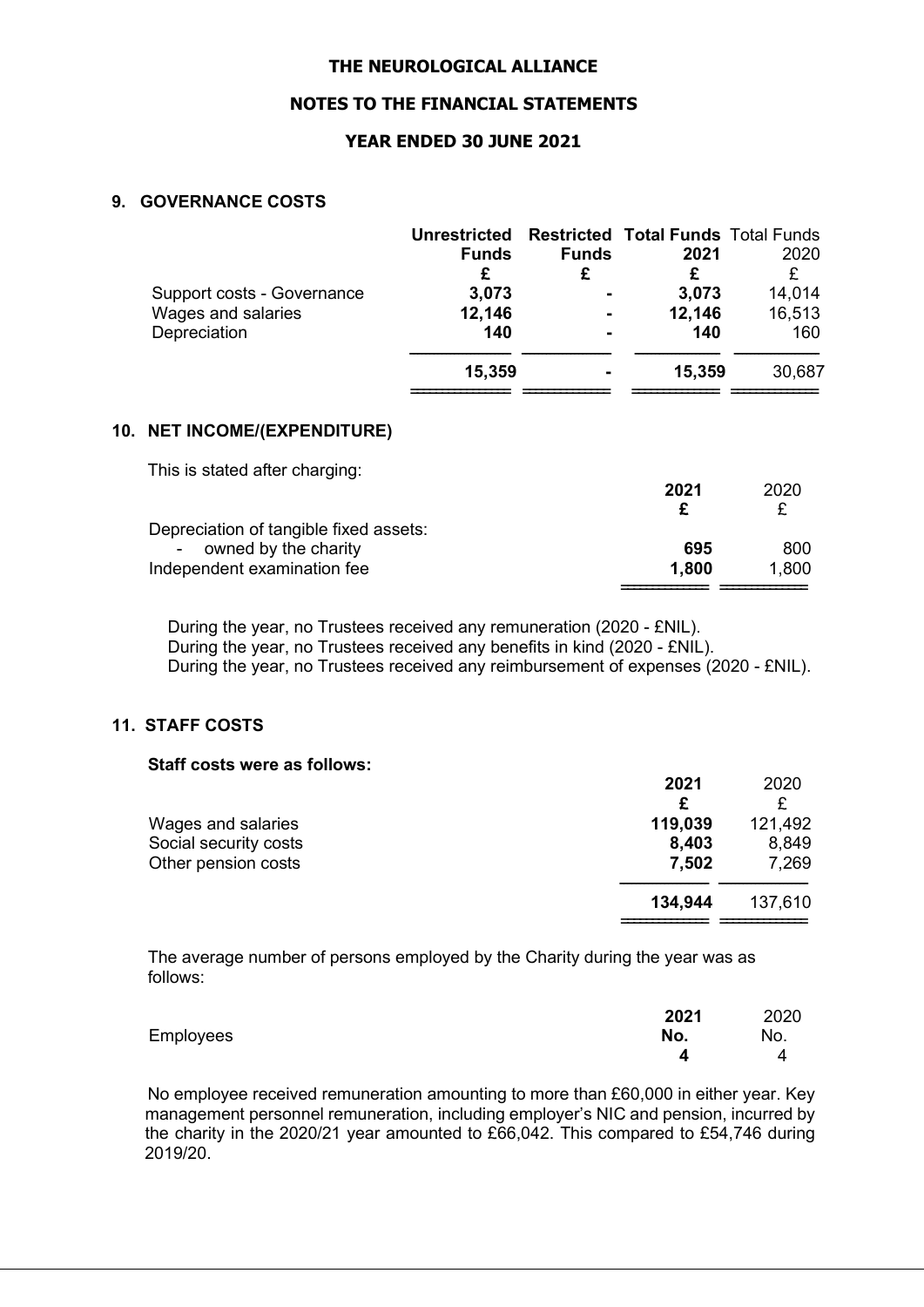# NOTES TO THE FINANCIAL STATEMENTS

# YEAR ENDED 30 JUNE 2021

### 12. TANGIBLE FIXED ASSETS

|                                                              | <b>Office</b><br><b>Equipment</b><br>£ |
|--------------------------------------------------------------|----------------------------------------|
| <b>COST</b><br>At 1 July 2020<br>Additions in the year       | 3,821                                  |
| At 30 June 2021                                              | 3,821                                  |
| <b>DEPRECIATION</b><br>At 1 July 2020<br>Charge for the year | 2,127<br>695                           |
| At 30 June 2021                                              | 2,822                                  |
| <b>NET BOOK VALUE</b><br>At 30 June 2021                     | 999                                    |
| At 30 June 2020                                              | 1,694                                  |
|                                                              |                                        |

# 13. DEBTORS

|                                | 2021   | 2020   |
|--------------------------------|--------|--------|
|                                |        |        |
| Trade debtors                  | 11,660 | 13,748 |
| Prepayments and accrued income | 44,605 | 22,646 |
|                                | 36,394 | 36,394 |
|                                |        |        |

# 14. CREDITORS: Amounts falling due within one year

|                                    | 2021   | 2020  |
|------------------------------------|--------|-------|
|                                    | £      |       |
| Trade creditors                    | 4,685  | 60    |
| Other creditors                    | 2,245  | 2,776 |
| Other taxation and social security | 5,265  |       |
| Accruals and deferred income       | 3,240  | 4,250 |
|                                    | 15,435 | 7,086 |
|                                    |        |       |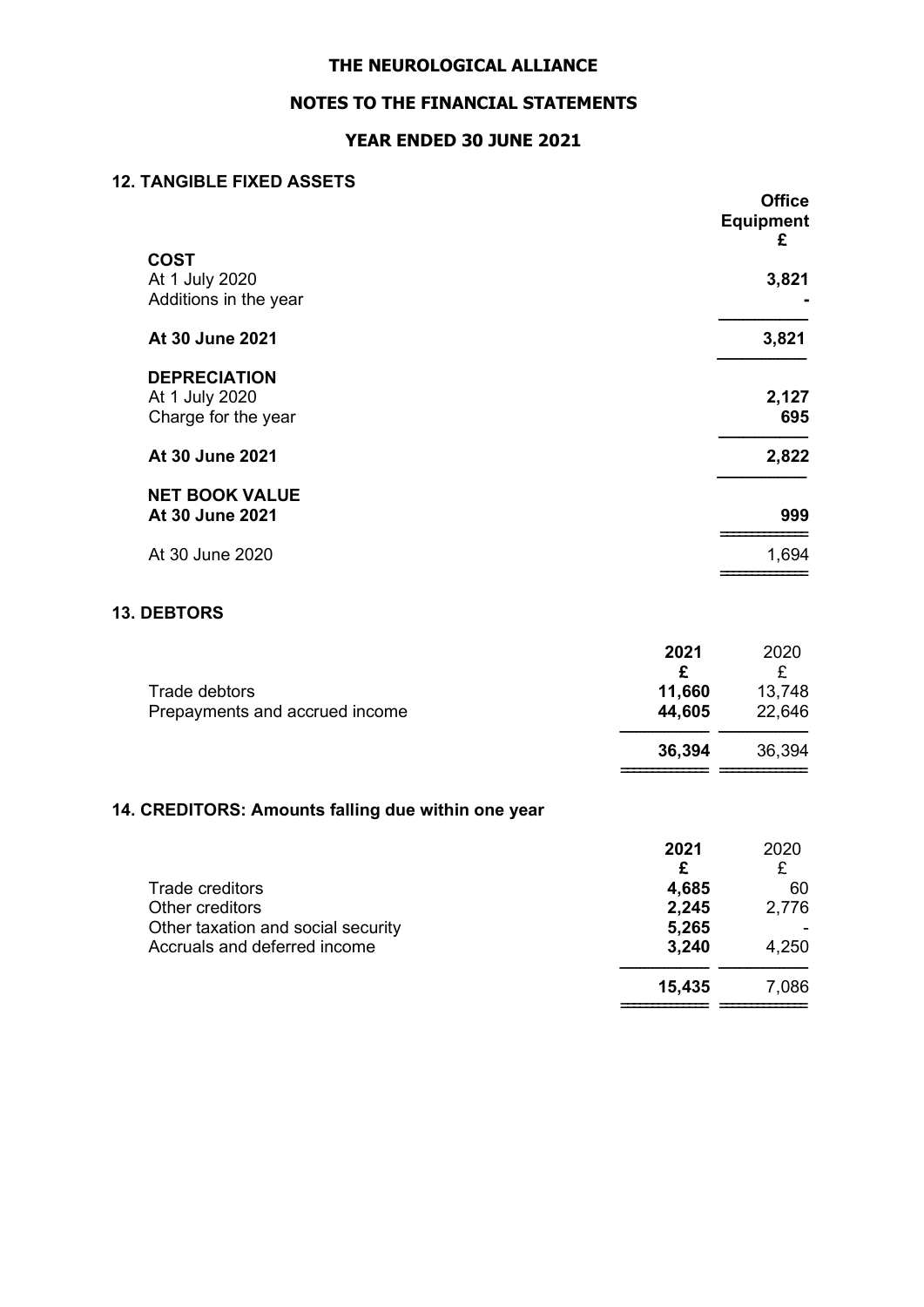## NOTES TO THE FINANCIAL STATEMENTS

## YEAR ENDED 30 JUNE 2021

### 15. STATEMENT OF FUNDS

# STATEMENT OF FUNDS – CURRENT YEAR

| <b>Unrestricted funds</b> | <b>Balance at</b><br>1 July 2021<br>£ | £       | <b>Income Expenditure</b><br>£ | <b>Transfers</b><br>in/out<br>£ | <b>Balance at</b><br>30 June<br>2021<br>£ |
|---------------------------|---------------------------------------|---------|--------------------------------|---------------------------------|-------------------------------------------|
|                           |                                       |         |                                |                                 |                                           |
| <b>General Funds</b>      | 88,186                                | 211,339 | (169, 693)                     | (16, 763)                       | 113,069                                   |
| <b>Restricted funds</b>   |                                       |         |                                |                                 |                                           |
| <b>NNAG Events</b>        | 2,356                                 |         |                                |                                 | 2,356                                     |
| <b>NNAG Pathways</b>      | 4,284                                 | 5,000   | (2, 475)                       |                                 | 6,809                                     |
| <b>NNAG</b>               | (3,000)                               | 7,500   | (21, 263)                      | 16,763                          |                                           |
|                           | 3,640                                 | 17,500  | (23, 738)                      | 16,763                          | 9,165                                     |
| Total of funds            | 91,826                                | 223,839 | (193, 431)                     |                                 | 123,234                                   |
|                           |                                       |         |                                |                                 |                                           |

NNAG events - events and activities to support the development of an epilepsy pathway

NNAG support - programme management support for The National Neuro Advisory Group, includes organising meetings, workstreams and events.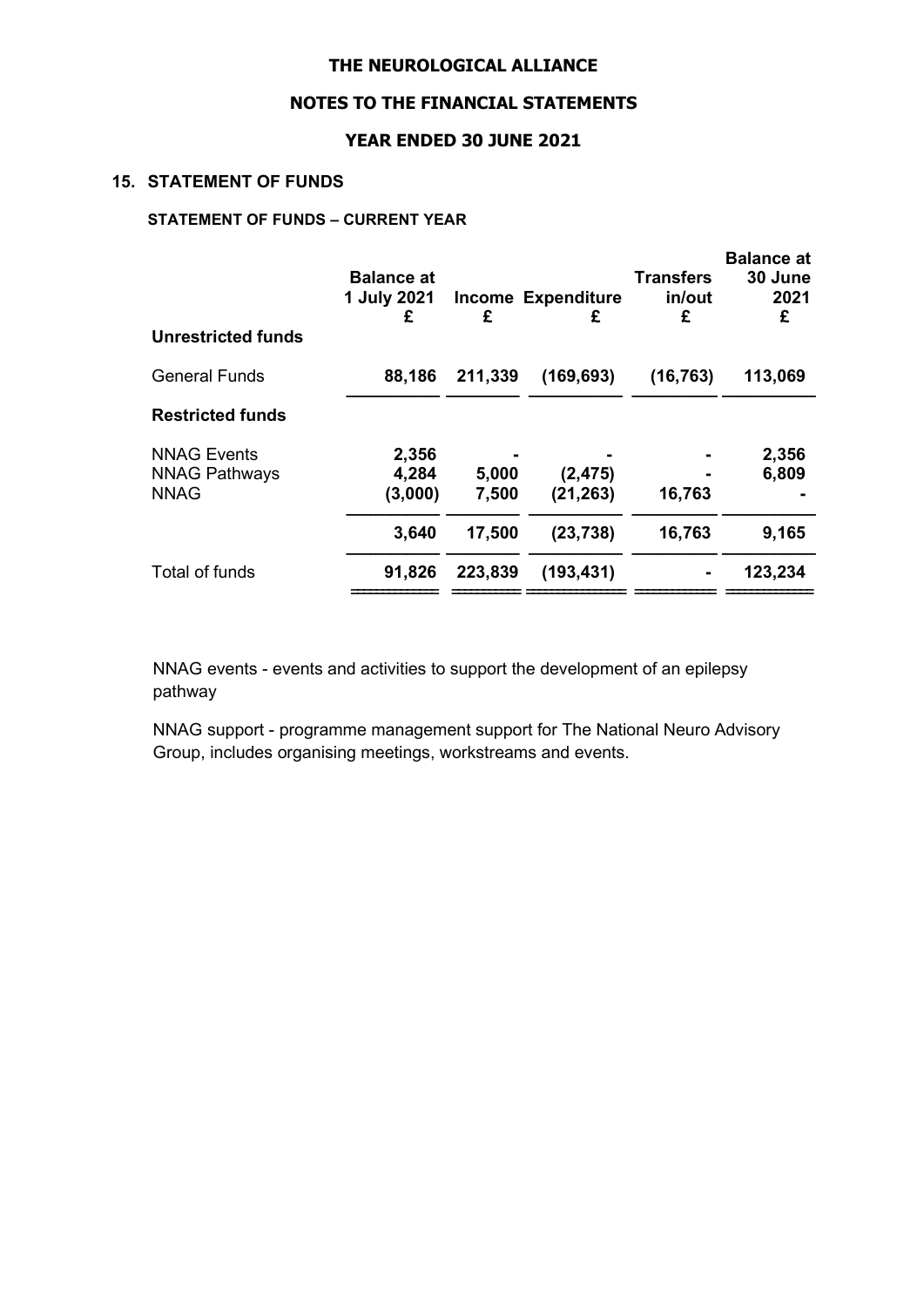## NOTES TO THE FINANCIAL STATEMENTS

## YEAR ENDED 30 JUNE 2021

## 15. STATEMENT OF FUNDS (continued)

## STATEMENT OF FUNDS – PRIOR YEAR

| <b>Unrestricted funds</b> | Balance at<br>1 July 2019<br>£ | Income<br>£ | Expenditure<br>£ | <b>Transfers</b><br>in/out<br>£ | <b>Balance</b> at<br>30 June<br>2020<br>£ |
|---------------------------|--------------------------------|-------------|------------------|---------------------------------|-------------------------------------------|
|                           |                                |             |                  |                                 |                                           |
| <b>General Funds</b>      | 87.584                         | 196,213     | (186, 779)       | (8, 832)                        | 88,186                                    |
| <b>Restricted funds</b>   |                                |             |                  |                                 |                                           |
| <b>NNAG Events</b>        | 2.756                          | 2,500       | (2,900)          |                                 | 2,356                                     |
| <b>NNAG Pathways</b>      |                                | 15,000      | (10, 716)        |                                 | 4.284                                     |
| <b>NNAG</b>               |                                | 7,500       | (19, 332)        | 8,832                           | (3,000)                                   |
|                           | 2,756                          | 25,000      | (32, 948)        |                                 | 3,640                                     |
| Total of funds            | 90,340                         | 221,213     | (219, 727)       |                                 | 91,826                                    |
|                           |                                |             |                  |                                 |                                           |

### 16. ANALYSIS OF NET ASSETS BETWEEN FUNDS

ANALYSIS OF NET ASSETS BETWEEN FUNDS – current year

|                               |                         |                | <b>Total</b> |
|-------------------------------|-------------------------|----------------|--------------|
|                               | Unrestricted Restricted |                | funds        |
|                               | funds                   | funds          | 2021         |
|                               | £                       | £              | £            |
| Tangible fixed assets         | 999                     |                | 999          |
| <b>Current assets</b>         | 127,506                 | 9,165          | 136,670      |
| Creditors due within one year | (15, 435)               | $\blacksquare$ | (15, 435)    |
|                               | 113,069                 | 9,165          | 122,234      |
|                               |                         |                |              |

#### ANALYSIS OF NET ASSETS BETWEEN FUNDS – prior year

|                               |                     |            | Total   |
|-------------------------------|---------------------|------------|---------|
|                               | <b>Unrestricted</b> | Restricted | funds   |
|                               | funds               | funds      | 2020    |
|                               | £                   | £          | £       |
| Tangible fixed assets         | 1,694               |            | 1,694   |
| <b>Current assets</b>         | 93,578              | 3,640      | 97,218  |
| Creditors due within one year | (7,086)             |            | (7,086) |
|                               | 88,186              | 3,640      | 91,826  |
|                               |                     |            |         |